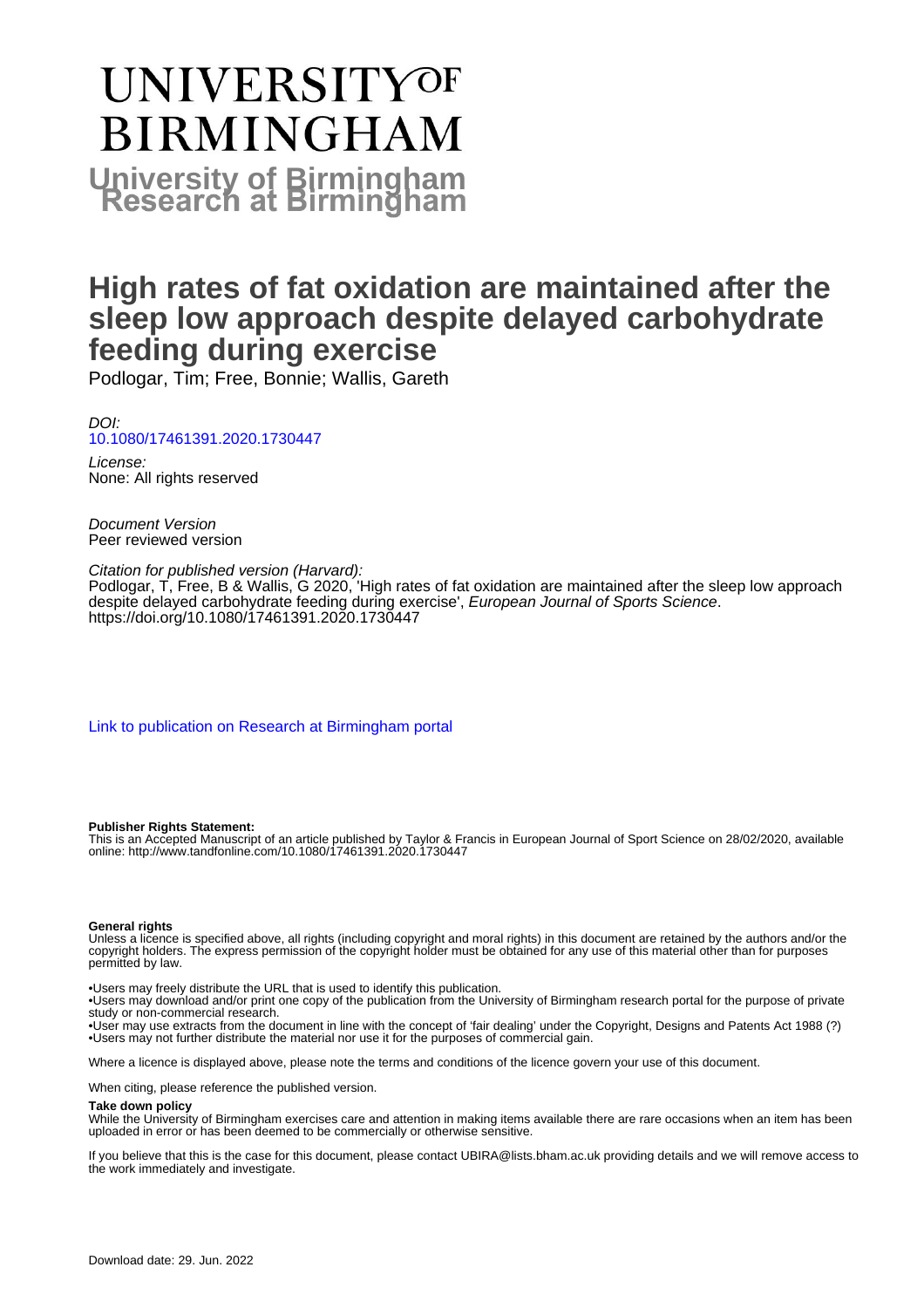- High rates of fat oxidation are maintained after the sleep low approach despite delayed
- carbohydrate feeding during exercise
- 
- 4 Tim Podlogar<sup>1</sup>, Bonnie Free<sup>1</sup>, Gareth A. Wallis<sup>1\*</sup>
- *<sup>1</sup> School of Sport, Exercise and Rehabilitation Sciences, College of Life and Environmental Sciences,*
- *University of Birmingham, Birmingham, United Kingdom*
- 
- \*corresponding author
- Gareth A Wallis, PhD
- School of Sport, Exercise and Rehabilitation Sciences
- College of Life and Environmental Sciences
- University of Birmingham
- Birmingham B15 2TT
- United Kingdom
- (g.a.wallis@bham.ac.uk)
- 
- **Running title:** Delayed carbohydrate feeding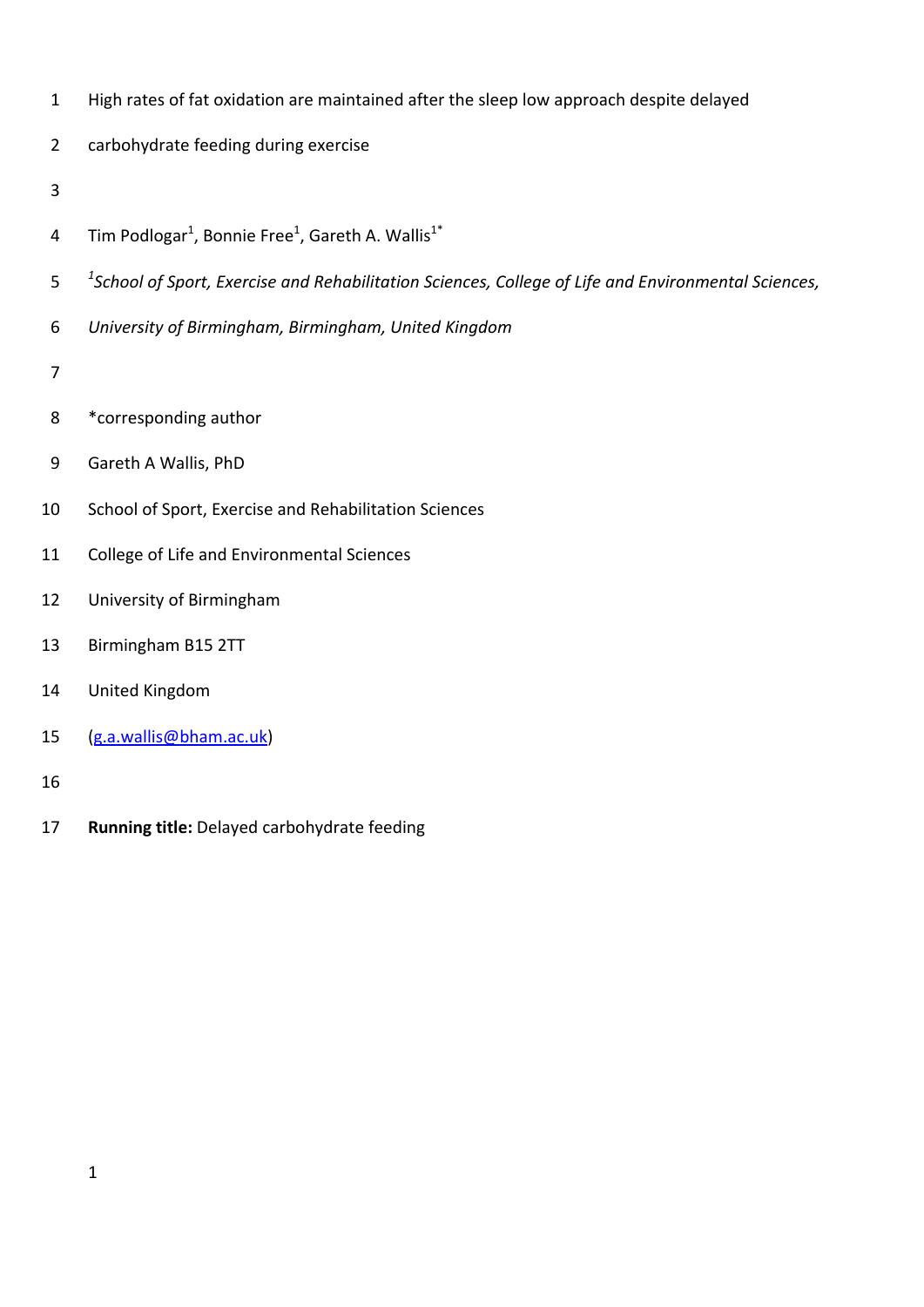- **Abstract**
- 

| 20 | Training with low carbohydrate availability enhances endurance training adaptations but training                                        |
|----|-----------------------------------------------------------------------------------------------------------------------------------------|
| 21 | volume may be compromised. We explored whole body metabolism and performance with                                                       |
| 22 | delayed carbohydrate feeding during exercise undertaken following acute sleep low training. We                                          |
| 23 | hypothesised this strategy would not suppress fat oxidation and would maintain exercise                                                 |
| 24 | performance. The study involved 3 experimental trials and included 9 men and 1 woman                                                    |
| 25 | (VO <sub>2</sub> peak=58.8±5.5 mL·kg <sup>-1</sup> ·min <sup>-1</sup> ). Each trial started in the afternoon with an exhaustive cycling |
| 26 | protocol. The following morning 1-h of steady state cycling (SS) was followed by a time trial (TT).                                     |
| 27 | Carbohydrates (CHO) were not ingested in recovery from exhaustive exercise or during next day                                           |
| 28 | exercise in the Placebo trial (PLA); CHO were not ingested during recovery but were fed (15g every                                      |
| 29 | ~15-min) from 30-min into SS and continued during the TT in the delayed feeding trial (DELAY);                                          |
| 30 | CHO were provided during recovery (1.2 g/kg/h for 7 hours) and next day exercise (as in DELAY) in                                       |
| 31 | a third condition (CHO). Exercise metabolism was assessed using indirect calorimetry and blood                                          |
| 32 | sampling. Fat oxidation rates during SS were similar in PLA (0.83±0.17 g/min) and DELAY                                                 |
| 33 | $(0.78\pm0.14 \text{ g/min})$ (p>0.05) and higher than CHO (0.57 $\pm$ 0.27 g/min) (p<0.05). There were no                              |
| 34 | significant differences in TT performance (49.1±10.7, 43.4±7.6, 41.0±7.9 min in PLA, DELAY and                                          |
| 35 | CHO, respectively; p>0.05). Delayed carbohydrate feeding could be a strategy to maintain high fat                                       |
| 36 | oxidation rates typically associated with exercise undertaken after the sleep low approach to                                           |
| 37 | training but the acute performance effects remain inconclusive.                                                                         |
| 2Q |                                                                                                                                         |

### **Keywords:**

Endurance, nutrition, metabolism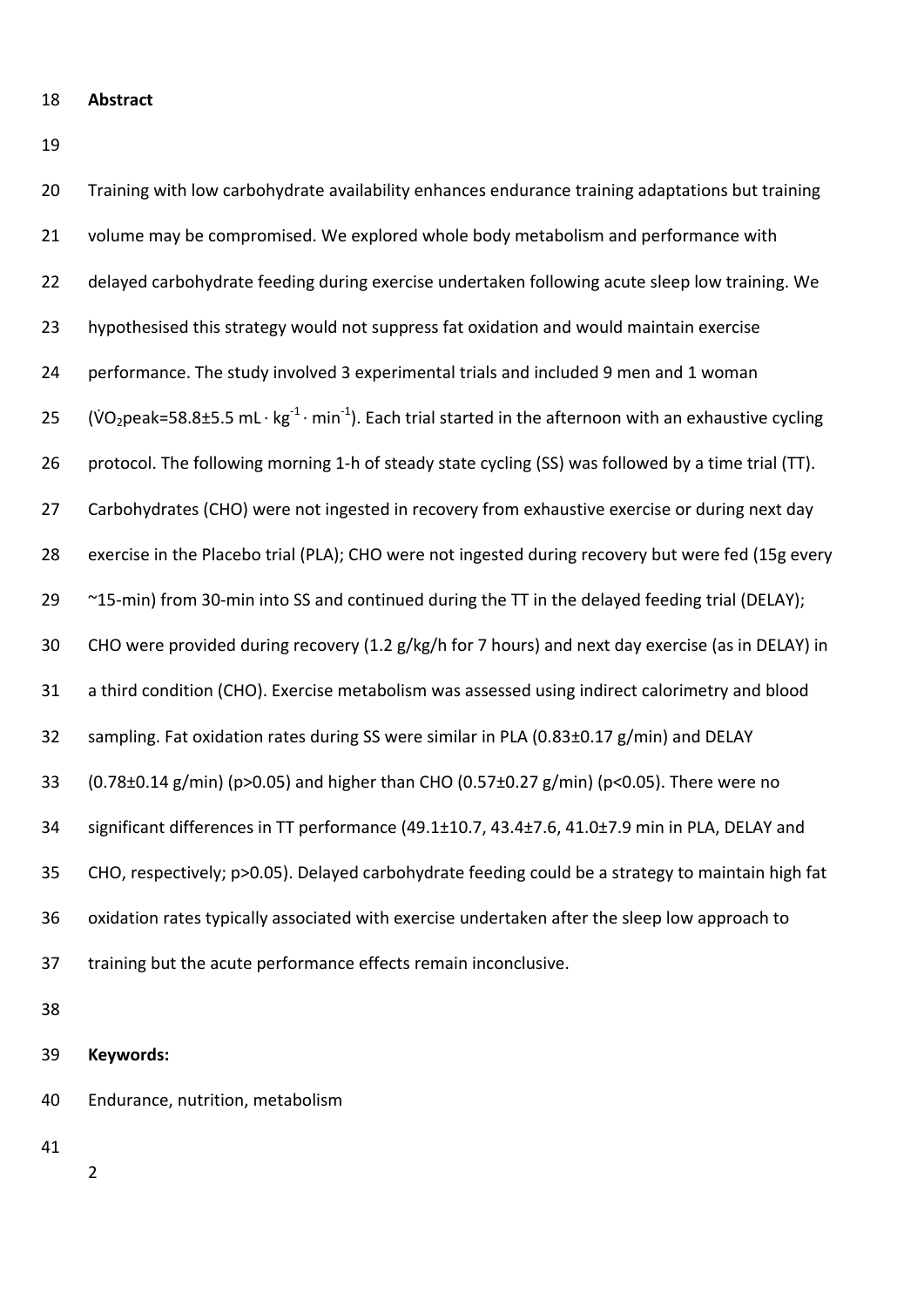Introduction

 Recently, the concept of carbohydrate periodization for endurance athletes has emerged whereby 44 dietary carbohydrate intake is tailored to support the varying carbohydrate demands and goals of different types of training and competition (Burke, Hawley, Wong, & Jeukendrup, 2011; Impey et al., 2018). This stems in part from research showing that strategically restricting carbohydrate availability around certain training sessions can enhance metabolic and/or functional adaptations (Hulston et al., 2010; Marquet et al., 2016; Yeo et al., 2008) by augmenting the acute and cumulative adaptive (i.e., molecular) response to exercise (Impey et al., 2018). However, exercising with low carbohydrate availability can decrease exercise capacity (Bergström, Hermansen, Hultman, & Saltin, 1967; Impey et al., 2016) and intensity (Hulston et al., 2010; Yeo et al., 2008). Despite suggestions of increased training efficiency (i.e. comparable molecular signalling response with a lower training volume) (Impey et al., 2016), this strategy might not achieve optimal adaptations due to reduced overall training volume. Maintaining capacity to undertake intense and long duration training sessions whilst in a state of reduced endogenous carbohydrate availability would likely lead to the most favourable adaptations. Carbohydrate feeding during exercise can improve exercise performance and capacity (Coggan & Coyle, 1989; Coyle et al., 1983; Stellingwerff & Cox, 2014). However, such a practice is not consistent with the principles of exercising with low carbohydrate availability. Carbohydrate ingestion before and/or during exercise can supress signalling of key molecular pathways thought to be responsible for skeletal muscle oxidative adaptation (Akerstrom et al., 2006; Civitarese, Hesselink, Russell, Ravussin, & Schrauwen, 2005) and in the long term reduce the response to low glycogen training and endurance training in general (Morton et al., 2009; Van Proeyen, Szlufcik, Nielens, Ramaekers, & Hespel, 2011). For example, Morton et al. observed a blunted increase in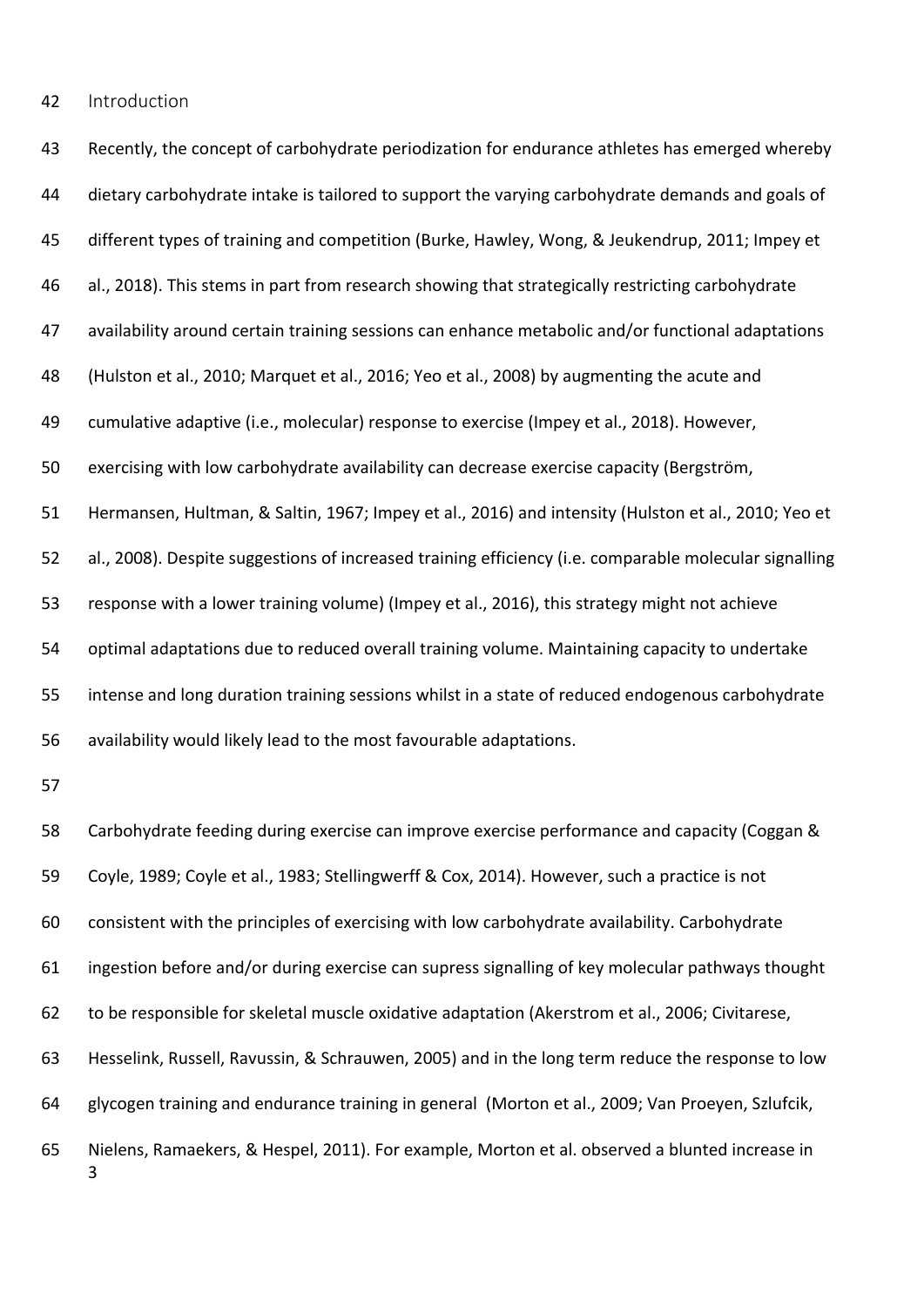succinate dehydrogenase activity and heat shock protein content after 6 weeks of training that included high intensity interval exercise sessions commenced with reduced muscle glycogen stores with carbohydrate intake just before and during the training sessions, as compared to when no carbohydrates were ingested before and during the training sessions. Collectively, it appears that some of the proposed metabolic (adaptive) signals associated with exercise with low muscle glycogen (e.g., elevated lipid metabolism, increased catecholamines) (Philp, Hargreaves, & Baar, 2012) are suppressed with carbohydrate provision, further underpinning why carbohydrate feeding during exercise might impede training adaptation.

 Prior studies concerned with using low glycogen availability to optimize training adaptation have not considered the potential for delayed feeding of carbohydrates during exercise. Delaying 77 feeding of carbohydrate until 135-min into a strenuous exercise bout, a time when liver and muscle glycogen content is likely reduced, enhanced exercise capacity but did not alter respiratory 79 exchange ratio (RER) or non-esterified fatty acids (NEFA) concentrations, indicating unaltered metabolic environment (Coggan & Coyle, 1989). However, exercise in this study was commenced without prior manipulation of muscle glycogen, and it is unclear if delaying carbohydrate feeding when exercise is commenced with low glycogen would also maintain elevated lipid metabolism. Carbohydrate feeding immediately after the onset of exercise commenced with reduced muscle glycogen enhances exercise performance (Ali, Yoo, Moss, & Breier, 2016; Widrick et al., 1993). However, the effect of delayed carbohydrate on performance when exercise is commenced with 86 low carbohydrate availability is unknown. Collectively, delaying carbohydrate feeding during exercise commenced under conditions of low glycogen availability has the potential to maintain the metabolic (adaptive signals) but not compromise performance typically associated with 89 exercise with low glycogen, but this remains to be investigated.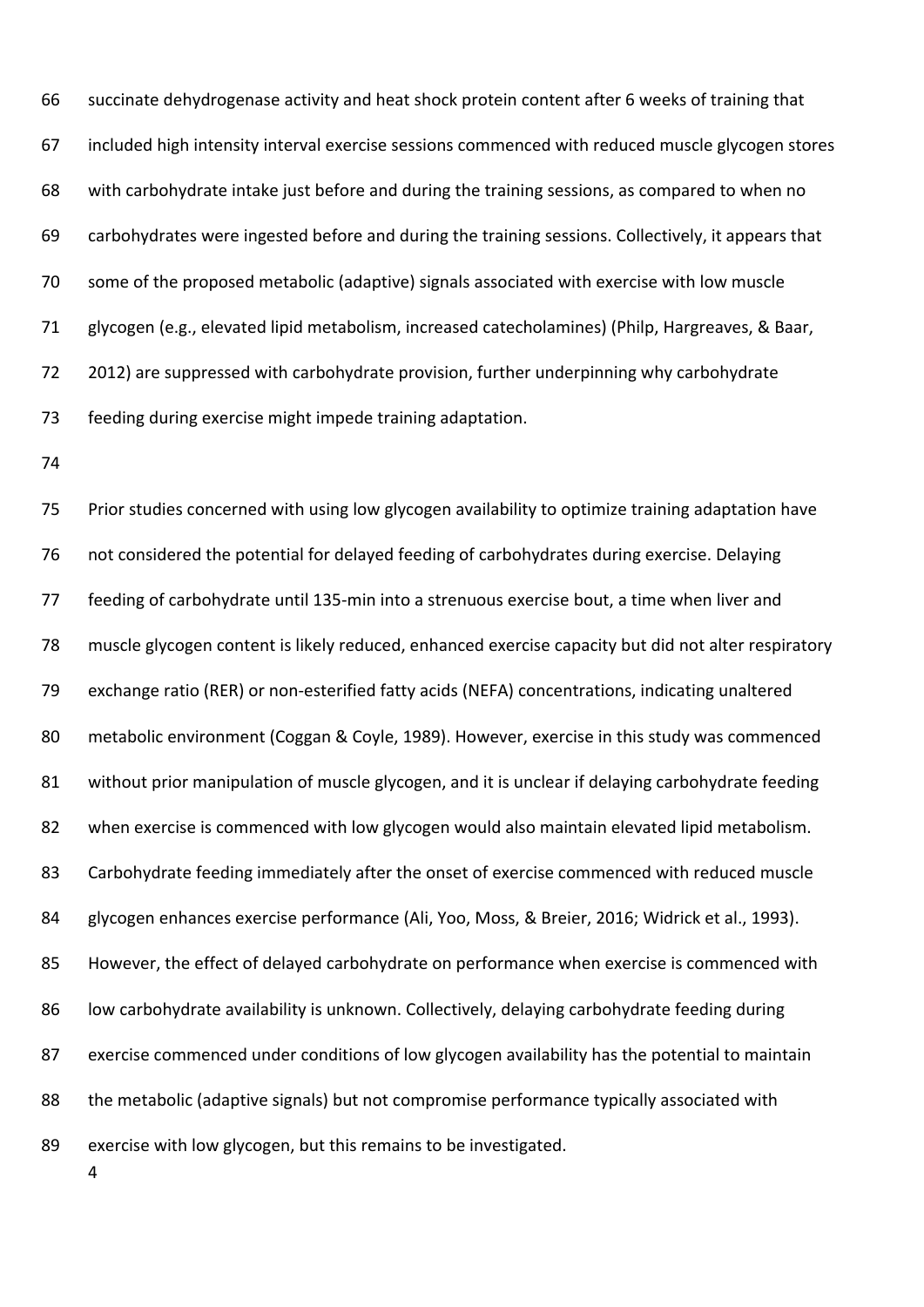It is an established practice for world class athletes to start training sessions after an overnight fast when liver but not muscle glycogen stores are reduced and start ingesting carbohydrates later in the exercise bout (Froome & Walsh, 2015; Levitch, 2018). Furthermore, a recommended approach for training with low carbohydrate availability is to perform a glycogen depleting session in the afternoon and avoid carbohydrate intake before completing the next training session in the 96 morning without carbohydrate provision (i.e., the 'sleep-low' strategy, low liver and muscle glycogen) (Marquet et al., 2016). We hypothesised that carbohydrate feeding commenced 30 minutes after the start exercise would not alter the metabolic environment (e.g. substrate utilisation, plasma NEFA) thought to be critical for training adaptations during exercise performed after the sleep low strategy. We chose to delay carbohydrate feeding by 30 minutes because this strategy has previously been shown to maintain fat oxidation at similar rates to those observed 102 during overnight fasted state moderate intensity exercise (Horowitz, Mora-Rodriguez, Byerley, & Coyle, 1999). Further we hypothesized that delayed feeding would enhance performance, that is typically compromised under conditions of low carbohydrate availably when exercise is 105 commenced following the sleep-low strategy.

Materials and methods

#### **Participants**

Ten healthy, endurance‐trained participants (9 men, 1 woman) provided written informed consent

and completed the study that was approved by a Local Ethics Committee (University of

Birmingham [UK] Science, Technology, Engineering and Mathematics Ethical Committee;

112 application number ERN 17-1236). The sample size was selected to be comparable with previous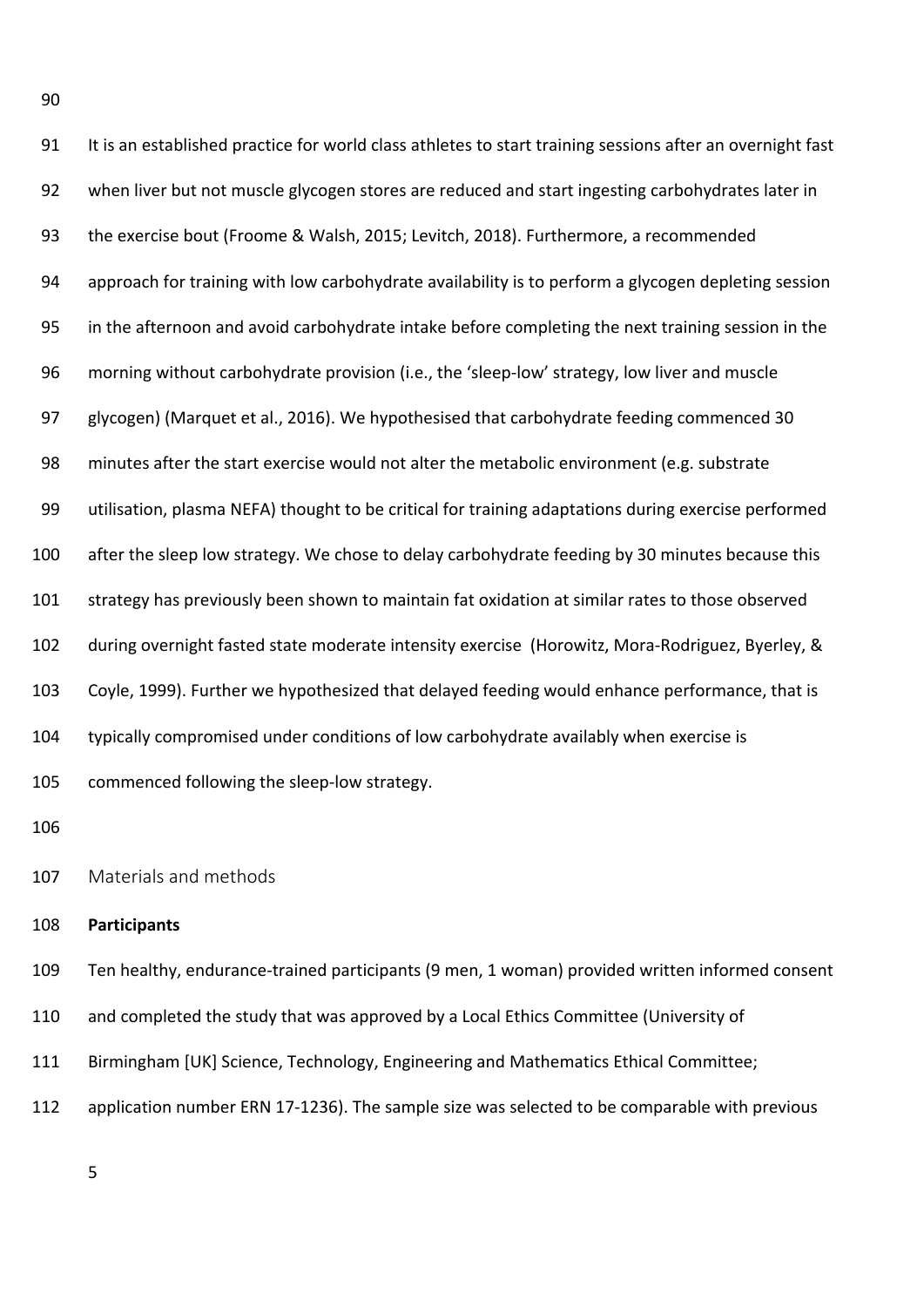113 research that has investigated metabolic and performance responses to acute train low

114 interventions (Hearris et al., 2019; Impey et al., 2016, 2015). The main inclusion criteria for taking

115 part in the study was regular participation in endurance-based exercise (e.g., cycling, running or

116 swimming of at least 30‐45 min at least 3 times per week, with one bout of >90 min in the prior 4‐

- 117 6 weeks) and having a VO<sub>2</sub>peak value ≥50 mL ⋅ kg<sup>-1</sup> ⋅ min<sup>-1</sup>.
- 118

#### 119 **Experimental design**

120 After preliminary testing, each participant completed a familiarisation trial and three experimental 121 trials each consisting of two exercise sessions; a glycogen-reducing exercise bout in the afternoon 122 of Day 1 and a 1-h steady state exercise bout (SS) immediately followed by a time trial (TT) with a 123 predicted duration of 40-min on the morning of Day 2. The exercise protocol was adapted from a 124 previous study (Currell, Jentjens, & Jeukendrup, 2006). The experimental trials differed in the diet 125 provided for the remainder of the Day 1 (the 7-h refeeding period after the glycogen reducing 126 exercise session) and during the SS and the TT on Day 2. On one occasion participants received 127 carbohydrates at a rate of 1.2  $g \cdot kg^{-1} \cdot h^{-1}$  during a 7-h re-feeding period and carbohydrates at a 128 rate of 15 g every 15 minutes during the SS of the second exercise bout commencing 30-min after 129 exercise onset (i.e. at 30, 45 and 60-min time points) and  $\frac{1}{3}$  and  $\frac{2}{3}$  into the TT (CHO). On the 130 other two occasions they received a noncaloric placebo food in the 7-h re-feeding period and 131 carbohydrates during exercise on Day 2 as described above (DELAY) or they were given noncaloric 132 placebo both during re-feeding (Day 1) and during exercise on Day 2 (PLA). The study adopted a 133 double-blinded crossover design in which the order of the trials was randomized using an online 134 research tool (www.randomizer.com). Experimental trials were separated by 6‐14 days.

- 135
- 136 **Preliminary testing and familiarization trial** 
	- 6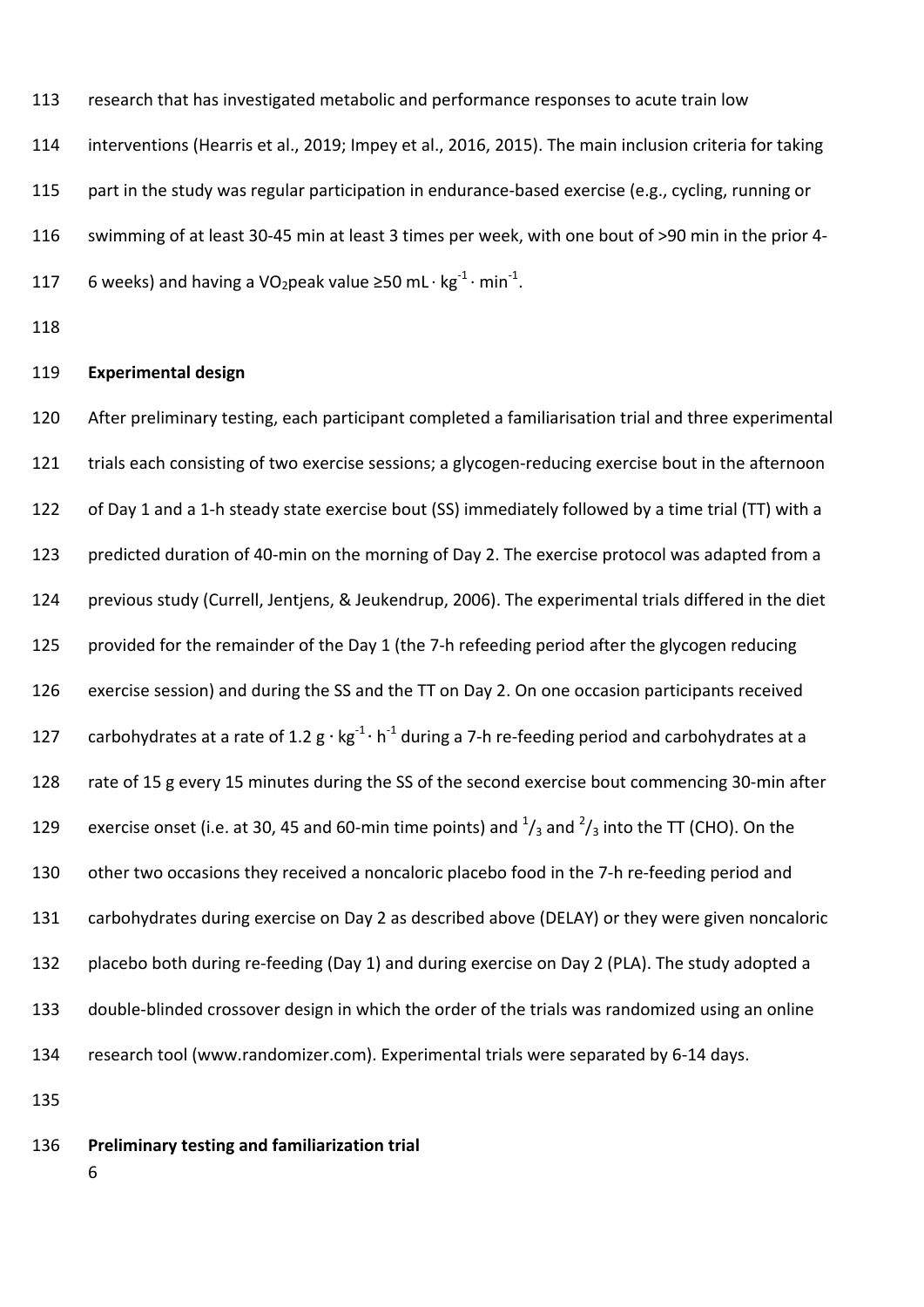| 137 | Participants performed an incremental test to exhaustion to determine VO <sub>2</sub> peak and Wmax on a   |
|-----|------------------------------------------------------------------------------------------------------------|
| 138 | cycle ergometer (Lode, Groningen, Netherlands). The test started at an intensity of 100 W and the          |
| 139 | workload increased by 30 W every 2 minutes. During the test, gas exchange measurements were                |
| 140 | made using an automated online gas analysis system (Vyntus, Vyaire Medical, IL, US). The highest           |
| 141 | 30-s average of $O_2$ uptake was considered to represent VO <sub>2</sub> peak. Wmax was calculated as the  |
| 142 | power output from the last completed stage plus the fraction of the time spent in the next stage           |
| 143 | multiplied by 30 W.                                                                                        |
| 144 |                                                                                                            |
| 145 | Participants were then scheduled for the familiarisation trial that, with the exception of blood           |
| 146 | sampling, followed the same protocol as the PLA trial (see below).                                         |
| 147 |                                                                                                            |
| 148 | <b>Experimental trials</b>                                                                                 |
| 149 | A schematic overview of the study is depicted in Figure 1.                                                 |
| 150 |                                                                                                            |
| 151 | <b>INSERT FIGURE 1</b>                                                                                     |
| 152 |                                                                                                            |
| 153 | Day 1. Prior to entering the laboratory at $\gamma$ 1 pm participants were asked to replicate the diet and |
| 154 | activity patterns on the day of the visit and on the day preceding each experimental trial. A high-        |
| 155 | intensity-interval exercise protocol was run as described previously (Kuipers, Saris, Brouns, Keizer,      |
| 156 | & ten Bosch, 1989; Wallis et al., 2008). Briefly, after a 5-min warm-up at 50% Wmax participants           |
| 157 | cycled at alternating workloads of 90% and 50% Wmax, respectively, each lasting 2 minutes. Once            |
| 158 | 90 % workload was deemed too demanding for participants despite strong verbal encouragement,               |
| 159 | 90 % intensity was first reduced to 80 % and then to 70 %. When blocks at 70 % Wmax could not              |
| 160 | be completed, the exercise session was terminated. Immediately post-exercise participants were<br>7        |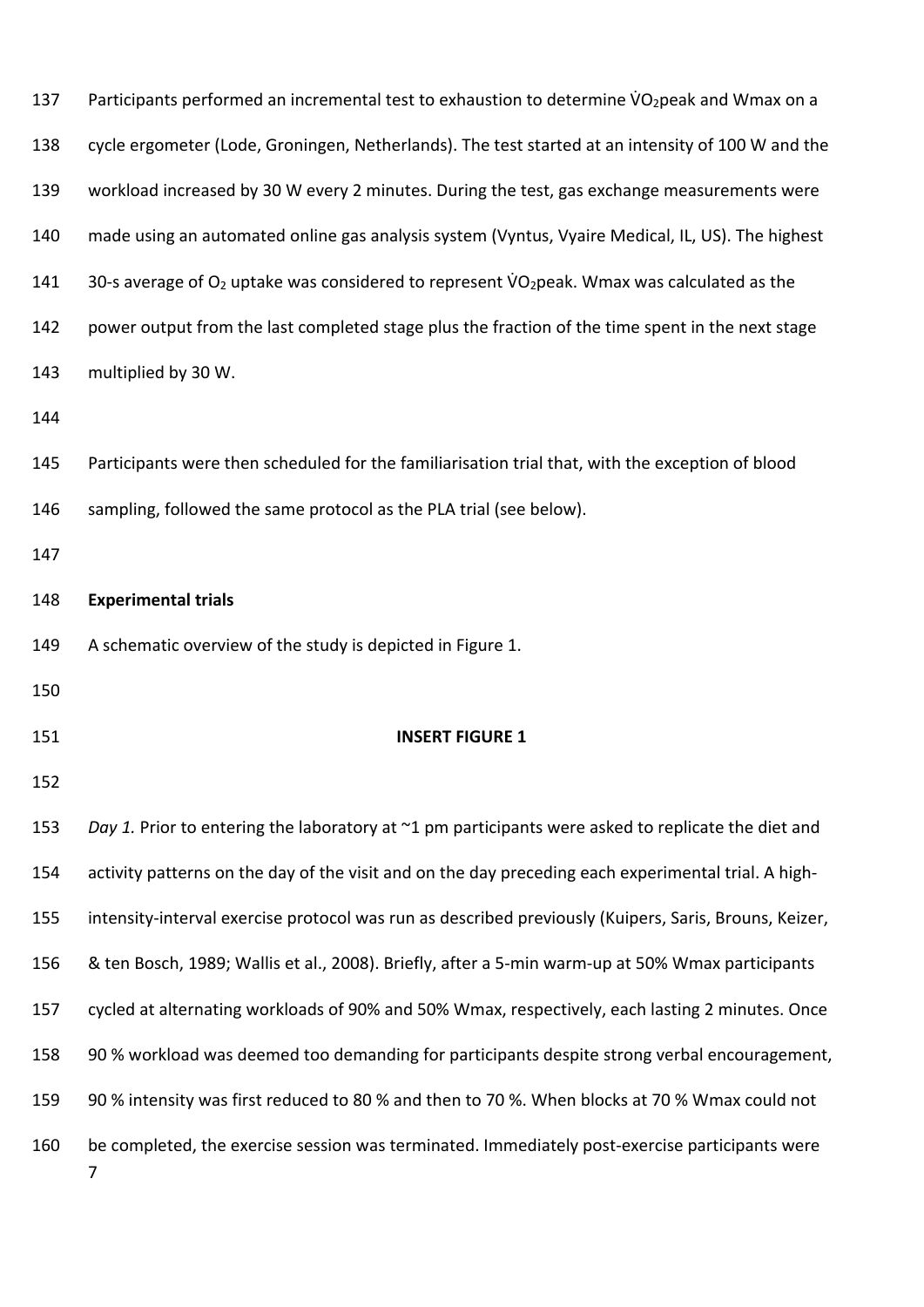given a protein gel which contained 20 g protein (WHEY 20, Science in Sport, Nelson, UK) and the 162 7-h feeding period (explained below) was initiated. The protein gel was provided to minimize hunger in order to further support the blinding of the study. This type of glycogen reduction and repletion protocol has previously been shown (Dent, Stocks, Ogden, Zemp, & Philp, 2017) to result 165 in muscle glycogen concentrations of 194.6 ± 52.3 μmol⋅g<sup>-1</sup>⋅dw and 475.3 ± 43.9 μmol⋅g<sup>-1</sup>⋅dw (or 166 mmol⋅kg<sup>-1</sup>⋅dw) the following morning after PLA and CHO, respectively.

 *Day 2.* The next morning (i.e. ~7 am) participants reported to the laboratory after an overnight fast. Upon arrival an indwelling cannula was placed in an antecubital arm vein and a baseline blood sample taken. Immediately after participants received a further identical protein gel and rested for 45 minutes, after which a second blood sample was obtained and the SS part of exercise 172 at 50% Wmax commenced. Ingestion of 20 g of protein 45-min before exercise has previously been shown not to influence NEFA availability and fat oxidation rates as compared to a fasted 174 condition (Impey et al., 2015). During the SS,  $VO<sub>2</sub>$  and  $VCO<sub>2</sub>$  were quantified every 15 minutes (i.e., 15, 30, 45 and 60 min) by participants breathing into the mouthpiece for 3 minutes, while blood 176 samples were collected at 30 and 60-min time points. Immediately on completion of the SS the TT 177 started. Participants had to perform a certain amount of work (equal to ~40 min of cycling at 65%  $W_{\text{max}}$ ) as quickly as possible as described in detail by Currell et al. (2006), who reported the test to have a coefficient of variability of 4.5%.

The amount of work for each participant was calculated according to the following equation:

183 Total amount of work =  $0.65$  Wmax  $\times$  2,400 J

- 
-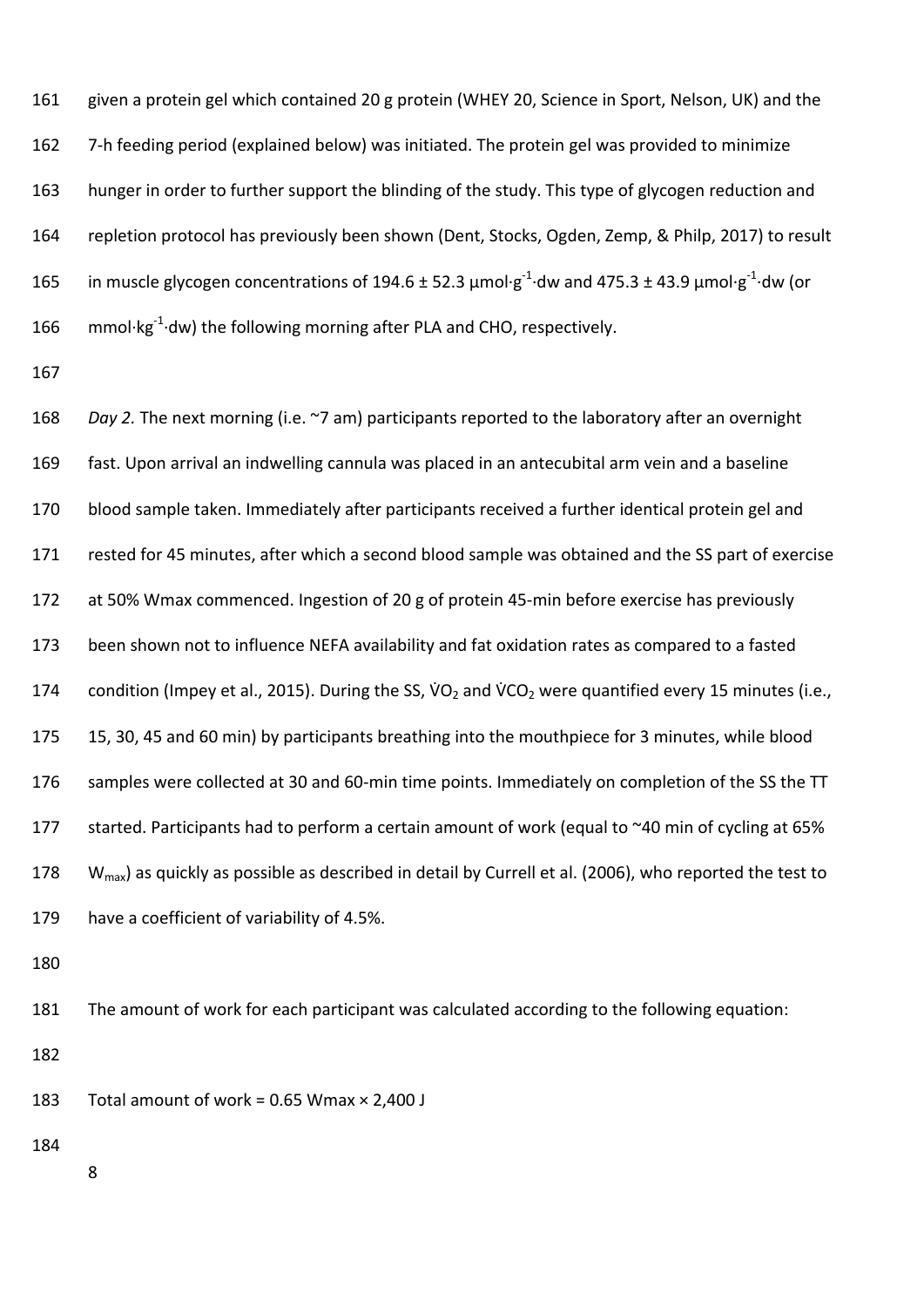| 185 | The ergometer was set in the linear mode and the linear factor calculated according to the                                              |
|-----|-----------------------------------------------------------------------------------------------------------------------------------------|
| 186 | formula:                                                                                                                                |
| 187 |                                                                                                                                         |
| 188 | L = W / $(RPM)^2$                                                                                                                       |
| 189 |                                                                                                                                         |
| 190 | Where L is a linear factor, W is predicted power and RPM is the cycling cadence. RPM was set to                                         |
| 191 | 80, whereas W represented 65% Wmax                                                                                                      |
| 192 |                                                                                                                                         |
| 193 | Furthermore, experimental recommendations for performance testing were followed (Currell &                                              |
| 194 | Jeukendrup, 2008). Following the TT, a final blood sample was collected.                                                                |
| 195 |                                                                                                                                         |
| 196 | <b>Nutritional manipulation</b>                                                                                                         |
| 197 | The nutritional manipulation on Day 1 after the glycogen reducing exercise involved receiving 1.2 g                                     |
| 198 | $\cdot$ kg <sup>-1</sup> $\cdot$ h <sup>-1</sup> of a 2:1 maltodextrin and fructose (MyProtein, Cheshire, UK) mixture (CHO) or the same |
| 199 | volume of placebo (PLA and DELAY) for 7 hours. The intervention was delivered every 30-min (0.6                                         |
| 200 | $g \cdot kg^{-1}$ at each time point) by incorporation of both sugars in the above ratio into a noncaloric                              |
| 201 | beverage (Robinsons, Herts, UK) and a sugar free jelly (Hartley's, Leeds, UK). Apart from the food                                      |
| 202 | provided, participants were not allowed to consume any other food. The second part of the                                               |
| 203 | nutritional manipulation involved intake during the SS and the TT exercise on Day 2. During the SS,                                     |
| 204 | participants received 200 ml of a non-caloric beverage at 15-min time point in all 3 conditions. In                                     |
| 205 | PLA participants kept receiving the same volume at 30, 45 and 60-min time points and at $\frac{1}{3}$ and                               |
| 206 | $2/3$ of the completed amount of work during the TT, whereas in DELAY and CHO, 15g of                                                   |
| 207 | maltodextrin (MyProtein, Cheshire, UK) was added to the beverage at these time points (7%                                               |
| 208 | concentration). After each trial, a questionnaire was given to participants asking them to state the<br>9                               |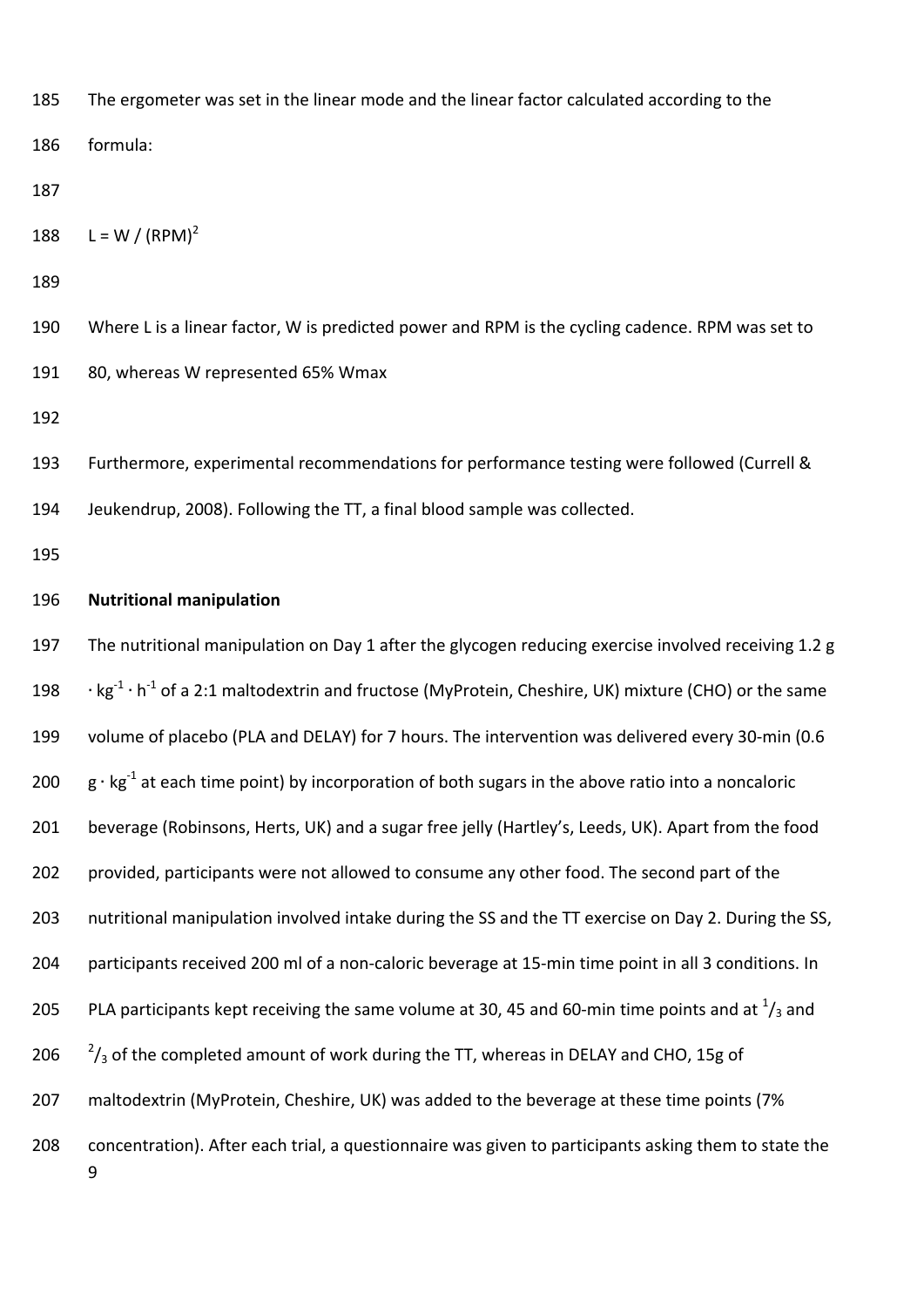| 209 |  |  |  |  |  | condition they believed they had undertaken. Less than 50% of subjects correctly guessed the |
|-----|--|--|--|--|--|----------------------------------------------------------------------------------------------|
|-----|--|--|--|--|--|----------------------------------------------------------------------------------------------|

condition, showing that blinding was successful.

#### **Blood analyses**

- Venous blood samples (~6 mL) were collected into EDTA tubes, stored on ice and then centrifuged
- at 4°C and 1006 × g for 15 minutes. Aliquots of plasma were then stored at −70°C and later
- analysed for glucose (Glucose Oxidase kit; Instrumentation Laboratories, Cheshire, UK), NEFA
- (Randox, London, UK) and lactate (Randox, London, UK) using an ILAB 650 Clinical Chemistry
- Analyzer (Instrumentation Laboratory, Warrington, UK) and insulin using a commercially available
- ultrasensitive ELISA kit (Mercodia AB, Uppsala, Sweden). Area under the curve (AUC) was
- 219 calculated between time points 'baseline' and 60-min of SS.
- 

#### **Gas exchange measurements**

- Fat and carbohydrate oxidation rates were calculated using stoichiometric equations of
- Jeukendrup and Wallis (2005) assuming protein oxidation to be negligible.

**Heart rate and ratings of perceived exertion** 

- 227 Heart rate (HR) values were obtained at 15-min intervals during the SS. Simultaneously every 15-
- 228 min participants were asked to report the rate of perceived exertion (RPE) using 6-20 scale (Borg,

1982).

- 
- **Statistics**
- 
-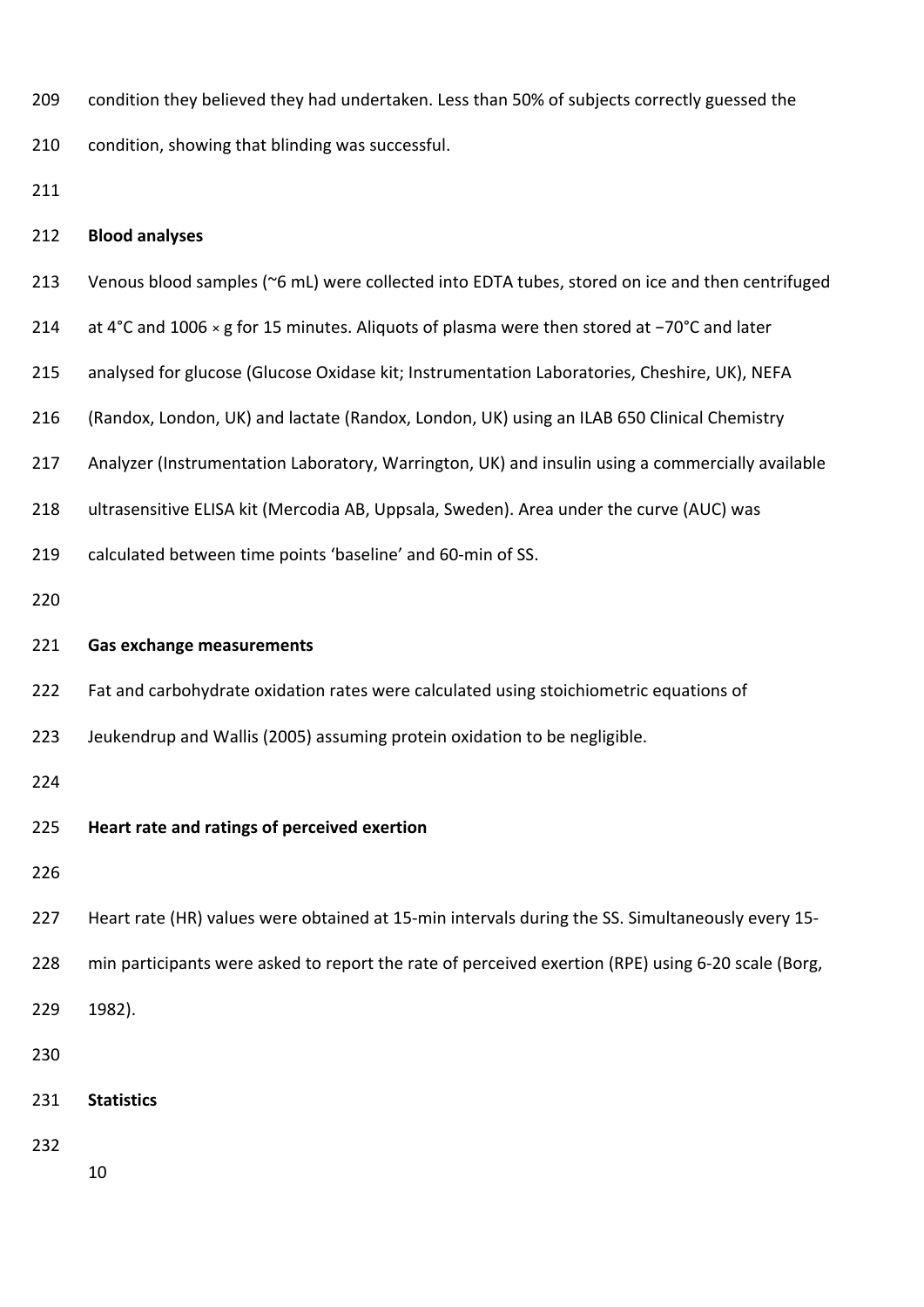| 233 | Data were initially tested for sphericity using Mauchly's test. Then, a two-way ANOVA for                                                            |  |  |
|-----|------------------------------------------------------------------------------------------------------------------------------------------------------|--|--|
| 234 | repeated-measures was used to compare differences in substrate utilization and blood                                                                 |  |  |
| 235 | metabolites. When necessary, analyses were adjusted using the Greenhouse-Geisser correction. A                                                       |  |  |
| 236 | one-way ANOVA was used to compare AUC and time for the TT completions. Where significant                                                             |  |  |
| 237 | effects were observed by ANOVA, post-hoc pair-wise comparisons were made with paired t-tests                                                         |  |  |
| 238 | with the Tukey test applied to account for multiple comparisons. Effect sizes (ES) for TT                                                            |  |  |
| 239 | performance were calculated using Hedge's g, where 0.2-0.5 represented a small, 0.5-0.8                                                              |  |  |
| 240 | moderate and >0.8 a large effect. All values are presented as mean ± SD. Statistical significance                                                    |  |  |
| 241 | was set at p < 0.05. Statistics were performed using SPSS (Version 21; SPSS Inc., Chicago, IL, US)                                                   |  |  |
| 242 | and Prism (Version 8; GraphPad Software, San Diego, CA, US).                                                                                         |  |  |
| 243 |                                                                                                                                                      |  |  |
| 244 | Results                                                                                                                                              |  |  |
| 245 | Participants' characteristics                                                                                                                        |  |  |
| 246 | The participants' characteristics were as follows: mean age: $27 \pm 5$ years, body mass: $67.7 \pm 5$ kg,                                           |  |  |
| 247 | height: 176 ± 7 cm, maximal oxygen uptake (VO <sub>2</sub> peak): 4.0 ± 0.4 L· min <sup>-1</sup> (58.8 ± 4.9 mL· kg <sup>-1</sup> · min <sup>-</sup> |  |  |
| 248 | <sup>1</sup> ), and maximal cycle ergometer power output (Wmax): $351 \pm 46$ W (5.2 $\pm$ 0.8 W · kg <sup>-1</sup> ).                               |  |  |
| 249 |                                                                                                                                                      |  |  |
| 250 | <b>Glycogen-reducing session (Day 1)</b>                                                                                                             |  |  |
| 251 | Time to complete the glycogen reducing sessions in in CHO, PLA and DELAY, respectively, were 124                                                     |  |  |
|     |                                                                                                                                                      |  |  |

252  $\pm$  31; 126  $\pm$  35 and 123  $\pm$  42 minutes, without any statistically significant differences between the

253 trials (p = 0.920). Participants completed  $1701 \pm 429$ ,  $1750 \pm 512$  and  $1693 \pm 595$  kJ of mechanical

- 254 work during the glycogen reducing sessions in CHO, PLA and DELAY, respectively, without any
- 255 statistically significant differences between the trials ( $p = 0.966$ ). Neither were there any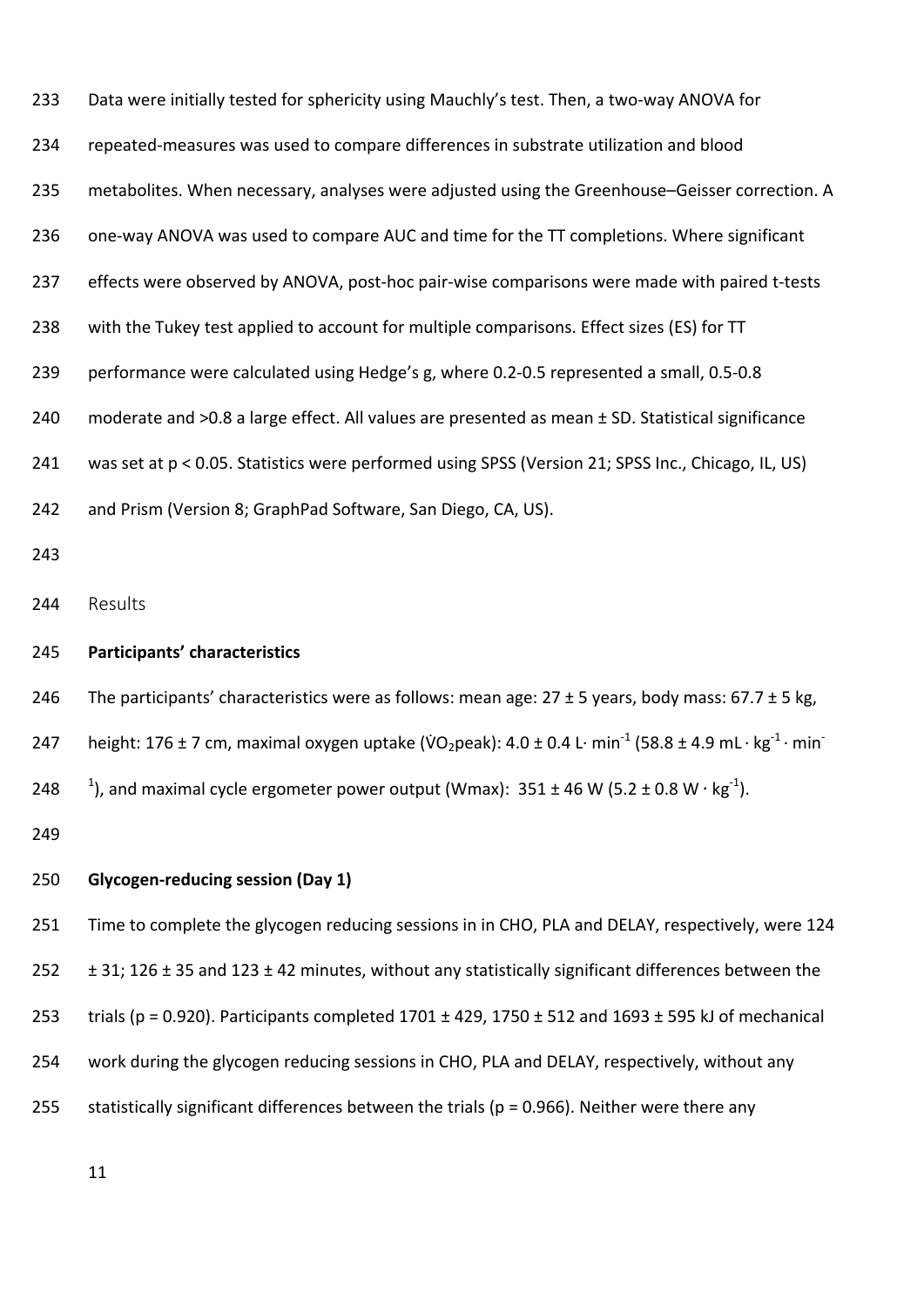| 256 | differences in the number of completed stages at 90, 80 and 70 % $W_{max}$ between all three                |
|-----|-------------------------------------------------------------------------------------------------------------|
| 257 | conditions ( $p = 0.920$ ).                                                                                 |
| 258 |                                                                                                             |
| 259 | Fat and carbohydrate oxidation rates, $\dot{V}O_2$ , RER, RPE and HR during steady state exercise (Day 2)   |
| 260 |                                                                                                             |
| 261 | Fat and carbohydrate oxidation rates are presented in Figure 2 whereas % VO2peak, HR and RPE                |
| 262 | during the SS exercise bout are presented in Table 1 and grouped into time frames before (0-30              |
| 263 | min) or after (30-60 min) a time point at which in DELAY and CHO carbohydrates started to be                |
| 264 | ingested.                                                                                                   |
| 265 |                                                                                                             |
| 266 | <b>INSERT FIGURE 2</b>                                                                                      |
| 267 |                                                                                                             |
| 268 | As shown in Figure 2, carbohydrate oxidation was lower and fat oxidation higher throughout the              |
| 269 | SS in PLA ( $p = 0.014$ and $p = 0.012$ ; for carbohydrate and fat oxidation, respectively) and DELAY ( $p$ |
| 270 | $= 0.041$ and $p = 0.045$ ; for carbohydrate and fat oxidation, respectively) as compared with CHO,         |
| 271 | while there was no difference between PLA and DELAY ( $p = 0.87$ and $p = 0.805$ ; for carbohydrate         |
| 272 | and fat oxidation, respectively). In all conditions, carbohydrate oxidation decreased, while fat            |
| 273 | oxidation increased over time ( $p < 0.001$ ). Furthermore, there was no significant difference in RER      |
| 274 | values between DELAY (0.82 $\pm$ 0.03) and PLA (0.81 $\pm$ 0.04) (p = 0.915), while both differed as        |
| 275 | compared to CHO (0.87 $\pm$ 0.06) (p = 0.039 and p = 0.016 for DELAY and PLA, respectively).                |
| 276 |                                                                                                             |
| 277 | <b>INSERT TABLE 1</b>                                                                                       |
| 278 |                                                                                                             |
|     |                                                                                                             |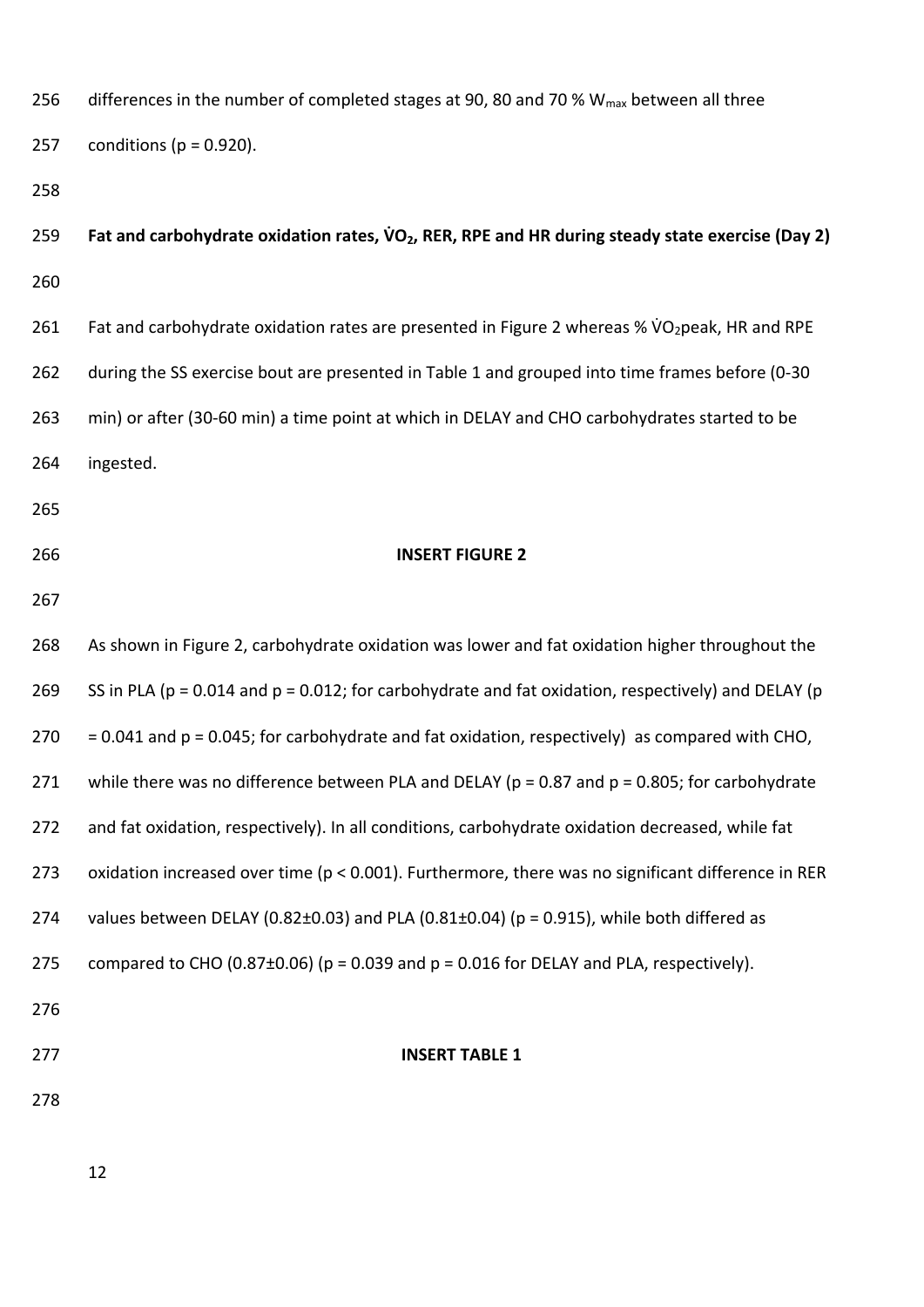| 279 | As shown in Table 1, there were no differences in %VO <sub>2</sub> peak between conditions ( $p = 0.022$ ), but it |
|-----|--------------------------------------------------------------------------------------------------------------------|
| 280 | increased to a similar extent in all conditions over time ( $p = 0.025$ ). Also, there was no effect of            |
| 281 | time ( $p = 0.552$ ) or condition ( $p = 0.338$ ) for HR. RPE increased over time in all 3 conditions ( $p =$      |
| 282 | 0.006). It was significantly higher in DELAY (14 $\pm$ 3) when compared to CHO (13 $\pm$ 2; p = 0.036), and        |
| 283 | tended to be higher in PLA (14 $\pm$ 3) than CHO (p = 0.055), whilst being similar between and PLA and             |
| 284 | DELAY (0.975).                                                                                                     |

#### 286 **Plasma, NEFA, insulin, glucose and lactate during exercise (Day 2)**

287 Results for NEFA, Insulin, glucose and lactate are presented in Figure 3.

- 288
- 

#### 289 **INSERT FIGURE 3**

290

13 291 NEFA concentrations (Figure 3a) were lower at the baseline in CHO (0.9 ± 0.5 mmol  $\cdot$  L<sup>-1</sup>) as 292 compared to PLA (1.5 ± 0.4 mmol  $\cdot$  L<sup>-1</sup>; p < 0.001) and DELAY (1.6 ± 0.8 mmol  $\cdot$  L<sup>-1</sup>; p < 0.001). NEFA 293 concentrations dropped from the baseline to 0‐min time point in all conditions (p < 0.05) and 294 there were no differences between conditions in absolute concentrations (p > 0.05). After 30-min 295 of SS, NEFA concentrations increased in all conditions (p < 0.05). However, the increase was less 296 pronounced in CHO in comparison to PLA and DELAY, where values were significantly higher at this 297 time point at 0.7  $\pm$  0.5, 1.2  $\pm$  0.6 and 1.1  $\pm$  0.7 mmol  $\cdot$  L<sup>-1</sup> in CHO, PLA and DELAY, respectively (p < 298  $0.05$ ). Concentrations did not further change neither in PLA and CHO (p > 0.05), whereas 299 insignificantly dropped to 0.8  $\pm$  0.5 mmol  $\cdot$  L<sup>-1</sup> in DELAY from 30 to 60-min time point (p = 0.165) so 300 that at 60-min time point DELAY and CHO values were not statistically significantly different ( $p =$ 301 0.994). AUC for NEFA was significantly lower in CHO as compared with PLA (p = 0.007) and DELAY 302 (p = 0.042), without being different between DELAY and PLA (0.678).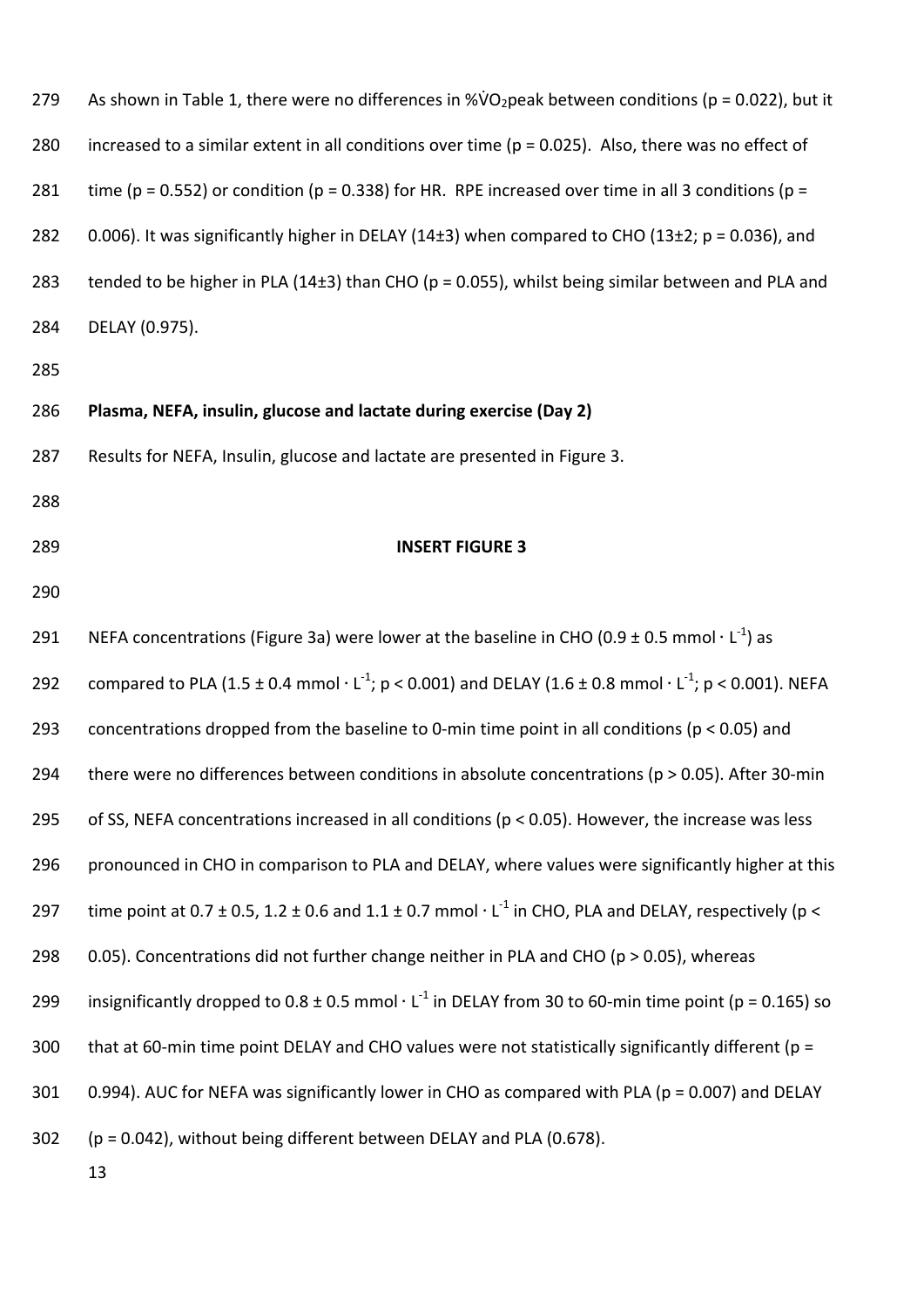304

305 Insulin concentrations (Figure 3b) did not differ at the baseline (p > 0.05) and were only marginally 306 increased just before the SS (p > 0.05). At the 30‐min time point insulin concentrations dropped 307 similarly in all conditions as compared to 0‐min, although the decrease was only significant in PLA 308 (-4.1 ± 2.3 mU ⋅ L<sup>-1</sup>; p < 0.001) and CHO (-3.5 ± 3 mU ⋅ L<sup>-1</sup>; p = 0.003) and not in DELAY (-2.5 ± 2 mU ⋅ 309  $\lfloor L^{-1} \rfloor$ ; p = 0.178) condition. Insulin concentrations did not change significantly between 30-min and 310 60-min in any condition (p > 0.05). Nonetheless, they were significantly higher in DELAY (+ 3.6  $\pm$ 311 3.5 mU ⋅ L<sup>-1</sup>; p = 0.003) and CHO (+ 4.7 ± 3.0; mU ⋅ L<sup>-1</sup> p < 0.001) as compared with PLA, whereas 312 there was no difference between DELAY and CHO (p > 0.999) at 60-min. AUC for Insulin was

313 significantly higher in CHO as compared with PLA (p = 0.034), whereas there was no difference 314 between CHO and DELAY ( $p = 0.194$ ) or PLA and DELAY ( $p = 0.619$ ).

315

316 At baseline, before the SS (0‐min) and at mid‐point of the SS (30‐min) concentrations of glucose 317 (Figure 3c) were not different between conditions (p > 0.05). Concentrations remained stable for 318 the rest of the SS in PLA (p > 0.05), whereas glucose concentration increased by  $1.3 \pm 0.6$  mmol  $\cdot$  L 319 <sup>1</sup> in DELAY from 30-min to 60-min time point (p < 0.001) and by 0.7 ± 0.6 mmol  $\cdot$  L<sup>-1</sup> in CHO (p = 320 0.009). Concentrations did not change at the end of the TT in CHO and DELAY, whereas 321 concentrations significantly decreased (-0.8  $\pm$  0.3 mmol  $\cdot$  L<sup>-1</sup>) at the end of the TT in PLA (p < 322 0.001). Glucose concentrations were higher in CHO (5.4  $\pm$  0.8 and 5.1  $\pm$  1.3 mmol  $\cdot$  L<sup>-1</sup>) and DELAY 323 (5.6 ± 0.7 and 5.2 ± 0.6 mmol  $\cdot$  L<sup>-1</sup>) as compared to PLA (4.2 ± 0.6 and 3.3 ± 0.6 mmol  $\cdot$  L<sup>-1</sup>) at 60-324 min and post TT time points ( $p < 0.05$ ) with no difference between CHO and DELAY ( $p > 0.999$ ) 325 conditions. AUC for glucose was significantly higher in CHO as compared with PLA (p = 0.006),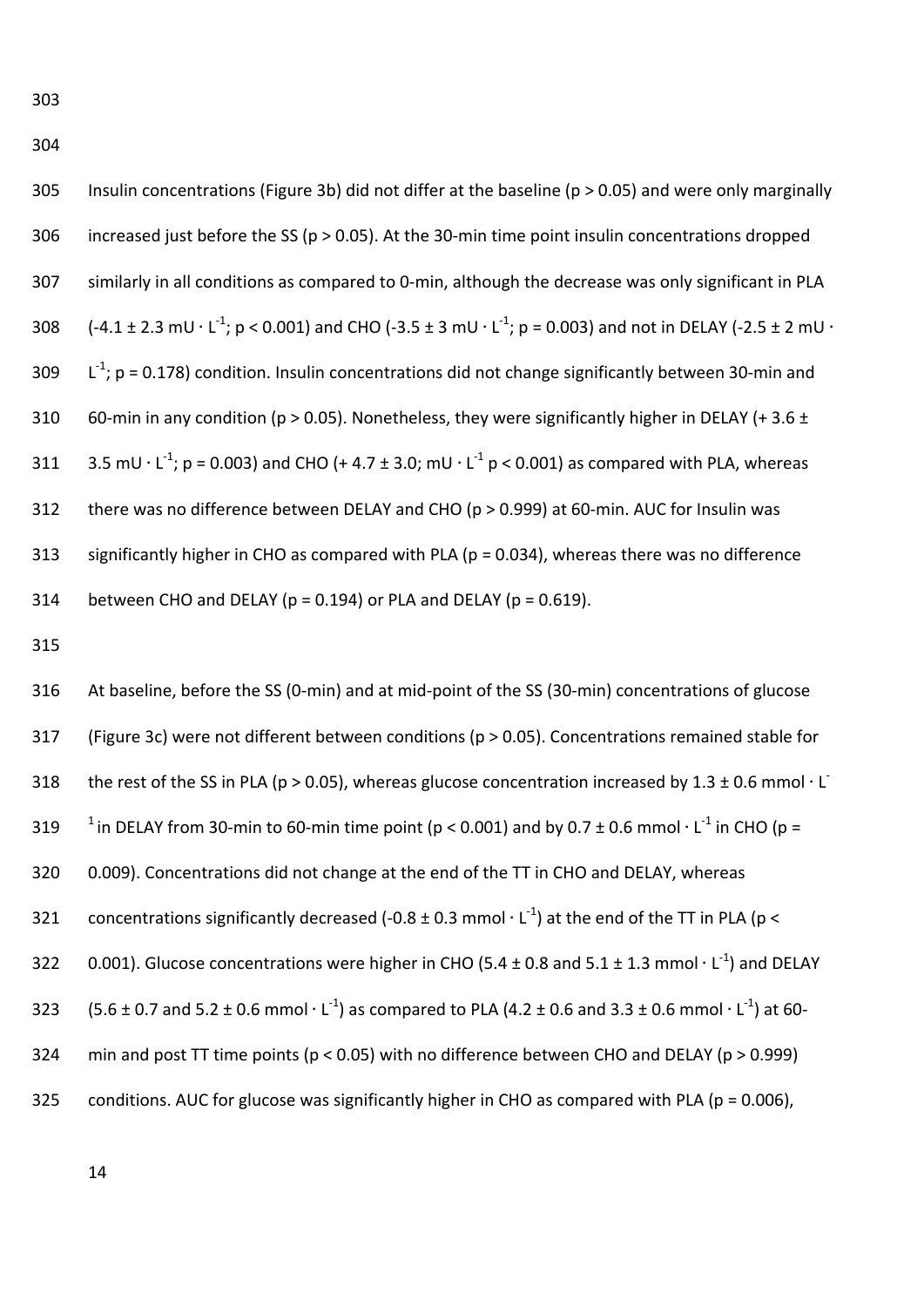326 whereas there was no difference between CHO and DELAY ( $p = 0.189$ ) or PLA and DELAY ( $p = 0.189$ )

0.228).

| 330 | Lactate concentrations (Figure 3d) remained constant during the SS and only significantly                 |
|-----|-----------------------------------------------------------------------------------------------------------|
| 331 | increased post TT in all three conditions ( $p < 0.05$ ) with only significant difference between CHO     |
| 332 | and PLA ( $p < 0.001$ ), without differences between PLA and DELAY ( $p = 0.127$ ) or DELAY and CHO ( $p$ |
| 333 | $= 0.774$ ). AUC for lactate was significantly higher in CHO as compared with PLA ( $p = 0.029$ ) and     |
| 334 | DELAY ( $p = 0.019$ ), whereas there was no difference between PLA and DELAY ( $p = 0.974$ ).             |

#### **TT performance**

 Only 9 participants successfully finished all TTs, while one participant could not finish the TT in PLA 339 condition reporting blurred vision and light-headedness. Later analysis showed this participant 340 developed hypoglycaemia with plasma glucose concentrations of 2.7 mmol  $\cdot$  L<sup>-1</sup> at the point of fatigue. This participant's data was not included in the analysis of performance responses. 342 Participants completed the TT in  $41.0 \pm 7.9$ ,  $49.1 \pm 10.7$  and  $43.4 \pm 7.6$  (minutes in CHO, PLA and 343 DELAY conditions, respectively, with no statistically significant differences between the trials ( $p =$  0.094). ES comparisons for DELAY vs. PLA, CHO vs. PLA and CHO vs. DELAY were 0.57 (moderate), 0.8 (large) and 0.3 (small). TT results with mean values and individual data points are presented in Figure 4. 

#### **INSERT FIGURE 4**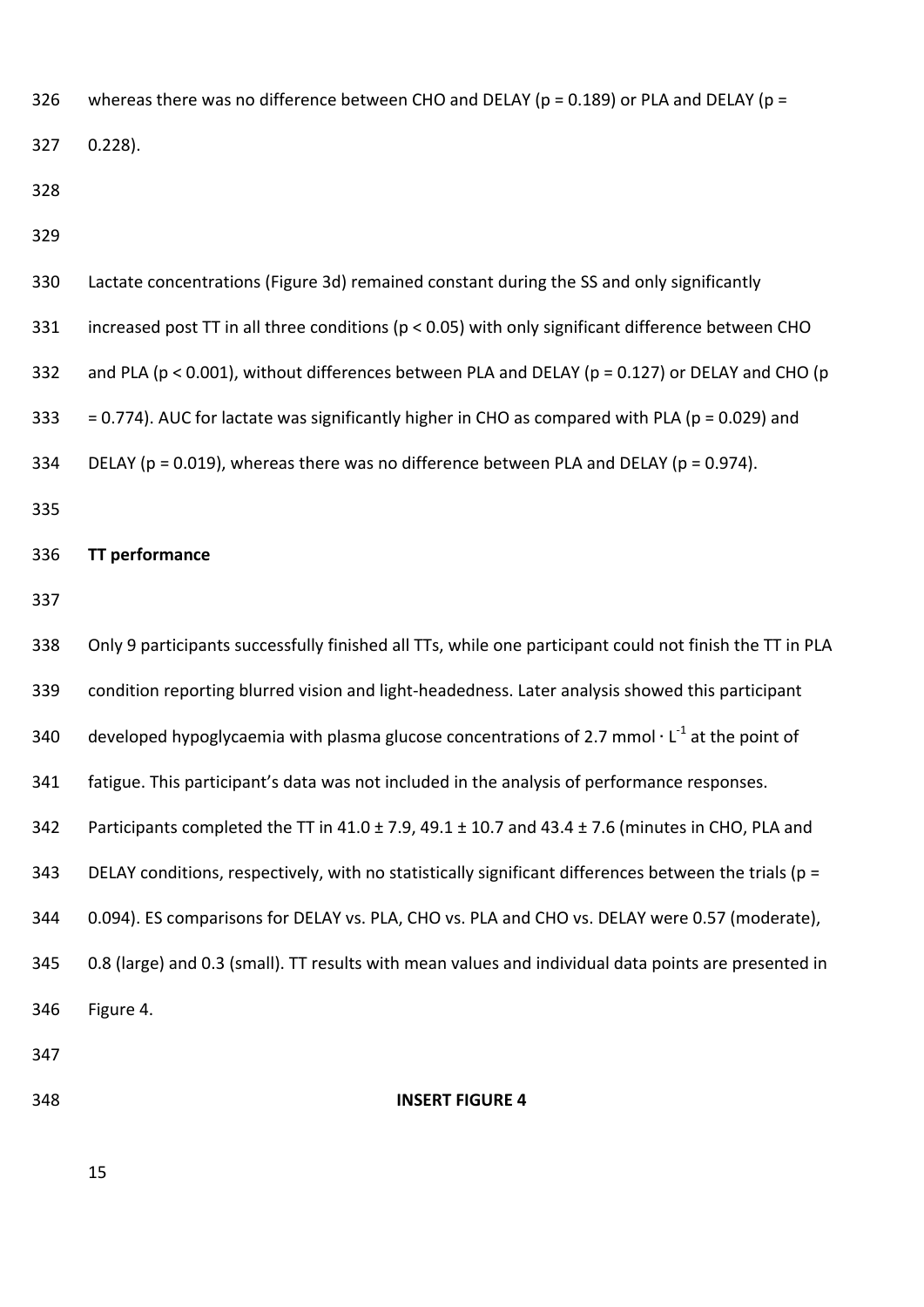#### Discussion

 The main aim of this study was to explore how delayed carbohydrate feeding during subsequent 353 exercise, when following the sleep-low approach to training with low carbohydrate availability, affected whole‐body metabolism. A primary finding was that delayed carbohydrate feeding did not compromise the high fat oxidation rates typically observed during exercise commenced with low carbohydrate availability. Secondly, we explored how exercise performance was affected by 357 delayed carbohydrate feeding during exercise following an acute sleep-low intervention. The present study did not show any significant differences in TT performance. However, this observation must be interpreted with caution as the study was underpowered to detect significant performance differences, and one participant's data was excluded due to failure to complete the performance test in the PLA condition.

363 Overall fat oxidation rates during exercise on Day 2 were higher in both sleep-low conditions (PLA and DELAY) as compared to when carbohydrates were provided in recovery (CHO). Furthermore, during exercise on Day 2 delayed carbohydrate feeding in DELAY did not prevent an increase in rates of fat oxidation so that in PLA and DELAY they remained comparable. This provides further support for a concept that low carbohydrate availability and particularly low muscle glycogen determine fat oxidation rates during exercise (Arkinstall et al., 2004). It is also important to recognise that apart from different carbohydrate availability, overall energy availability was 370 different as well (i.e., lower in sleep-low conditions). The elevated fat oxidation in DELAY occurred despite NEFA concentrations being reduced to concentrations similar to those observed in CHO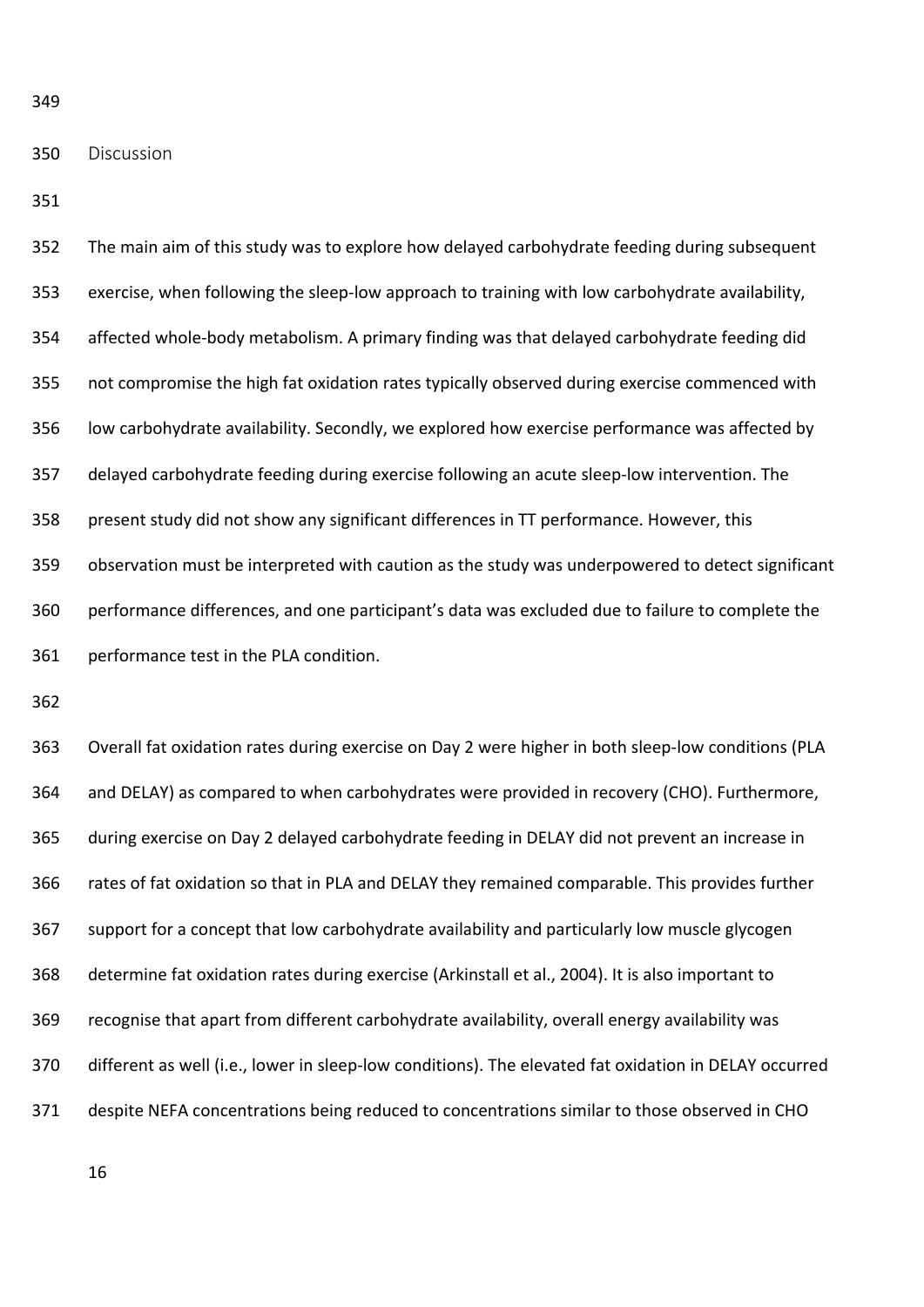and thus below those seen in PLA. The reduction in NEFA concentrations most likely occurred as a result of the reduction of adipose tissue lipolysis because of insulin (Campbell, Carlson, Hill, & Nurjhan, 1992). Our results therefore show that delayed feeding in DELAY caused a divergence between fat oxidation rates and NEFA availability. This contrasts some previous work showing that 376 a suppression of NEFA availability is associated with reduced fat oxidation rates (Horowitz, Mora- Rodriguez, Byerley, & Coyle, 1997). While speculative, intramuscular triacylglycerol (IMTG) utilization could have been increased (van Loon et al., 2005; Watt et al., 2004) and become an important source of fatty acids in DELAY partially replacing plasma borne NEFA.

 From the perspective of training adaptations, the significance of the divergence in fat oxidation and NEFA availability during DELAY is unclear. Delayed carbohydrate feeding in DELAY increased fat oxidation rates as compared to CHO, but supressed plasma NEFA availability as compared with PLA. As implied in the present study fat oxidation during exercise not only relies on plasma NEFA, but also on IMTG. Thus a high flux through lipid metabolism pathways could be sustained by IMTG utilization which could also act as a signal for molecular adaptations (Meex et al., 2015; Philp et al., 2012). There are multiple proposed mechanisms on why training with reduced muscle glycogen content might promote desirable molecular signalling (e.g. AMPK), which include elevated plasma NEFA concentrations and glycogen depletion (Philp et al., 2012). It has been implied that increased NEFA could directly cause augmentation of molecular signalling (e.g. PPAR and p38MAPK) that would in the long term lead to favourable adaptations (Philp et al., 2013; Zbinden‐Foncea, Van Loon, Raymackers, Francaux, & Deldicque, 2013). Even though NEFA concentrations declined with delayed carbohydrate feeding overall exposure as assessed by NEFA AUC was similar between PLA and DELAY, thus it could be speculated that the overall NEFA stimulus is maintained with DELAY. Further research is required to better understand whether the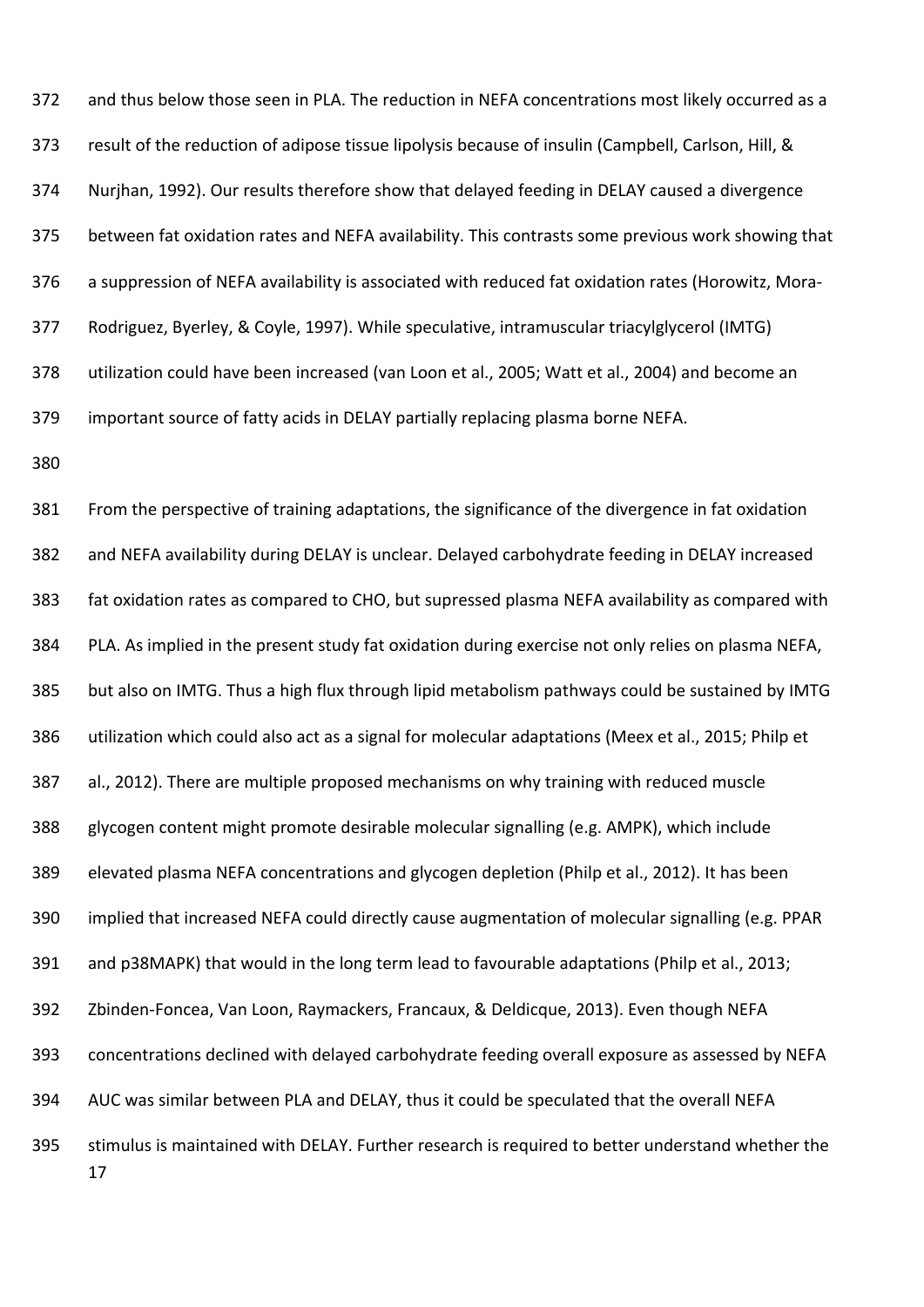crucial signal is NEFA availability and/or high muscle fat utilisation per se (i.e., high fat oxidation rates) that are most important for promoting training adaptations when exercising under conditions of low muscle glycogen.

 Undertaking exercise sessions in a muscle glycogen depleted state compromises ability to exercise at high intensities (Hulston et al., 2010; Yeo et al., 2008). We delayed the feeding in conditions of low carbohydrate availability in an attempt to maximise the lipid metabolic response to exercise, however in this context we were unable to discriminate performance differences between any of the study conditions. We based our protocol on a previous study showing a good reliability of the TT performance in the state of low carbohydrate availability (Currell et al., 2006). However, this TT performance test has not been investigated in terms of sensitivity, i.e. whether it is able to detect small, but meaningful changes in performance. Poor sensitivity of the test could thus be a reason for lack of performance differences observed in the present study. Despite familiarization, a large variability in TT performance was observed in response to the experimental conditions between participants which undoubtedly also contributed to the failure to reveal clear performance differences. Another explanation for lack of significant findings might be a small sample size. 412 Indeed, a post-hoc power calculation showed that there was a 60%, 35% and 13% chance of detecting a significant difference between CHO vs. PLA, DELAY vs. PLA and CHO vs DELAY, respectively. Nonetheless, the direction of the change in exercise performance and the effect sizes observed were in line with what might have been predicted thus indicating a potential for rescuing 416 of performance in DELAY. This would be in line with a recent study demonstrating a better capacity to sustain high intensity efforts with higher muscle glycogen content at the start of the exercise (Hearris et al., 2019).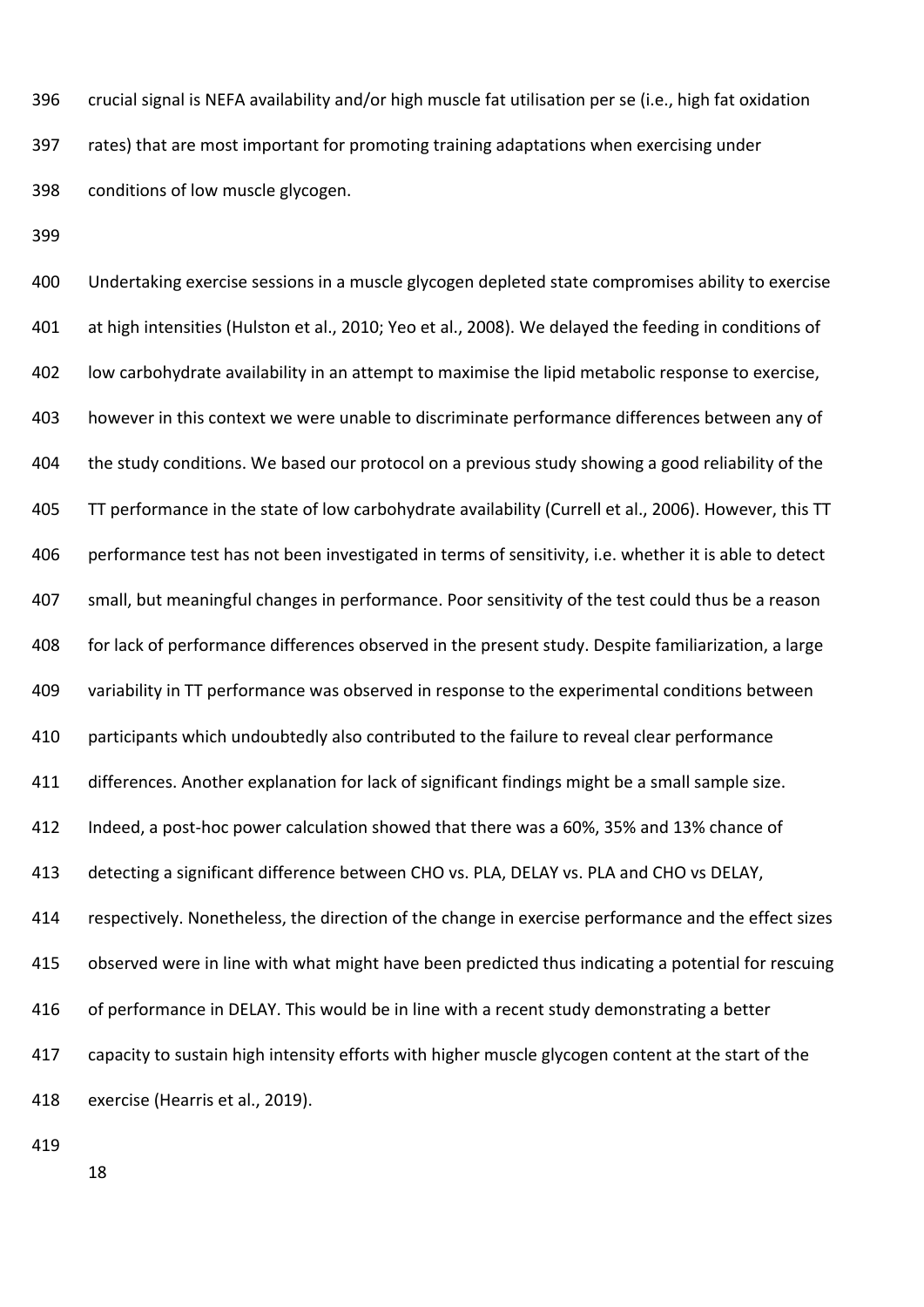420 Although there were no clear performance differences, the plasma glucose concentration data is potentially revealing. Maintenance of circulating glucose concentrations during exercise is often considered one of the key mechanisms underpinning the ergogenic effect of carbohydrate feeding, particularly in studies of exercise capacity (Christensen & Hansen, 1939; Coggan & Coyle, 1989; Coyle, Coggan, Hemmert, & Ivy, 1986). Our results showed diminishing plasma glucose concentrations in the PLA condition, and indeed one participant failed to complete the TT in PLA 426 vhich could be attributed to hypoglycaemia (plasma glucose 2.7 mmol  $\cdot$  L<sup>-1</sup>). In contrast, plasma glucose concentrations were maintained in DELAY at comparable levels to those seen in CHO. This raises the possibility that had exercise capacity been assessed, and not TT performance, 429 endurance could have been increased more consistently with delayed feeding. This notion is a speculation, but it is noteworthy that the participant unable to finish the trial in PLA was able to complete the other trials without difficulty. While further research is required, delayed feeding could potentially enable athletes to increase the duration of the training sessions undertaken in glycogen depleted state. This could be beneficial for athletes seeking to increase total duration of training at lower intensities, or for those wishing to maximise the metabolic benefits of training under conditions with elevated fat oxidation rates. It has to be acknowledged that elite athletes 436 train in excess of 20 hours a week with training sessions lasting up-to 6 hours (Jeukendrup, Craig, & Hawley, 2000) and thus limited duration of training with the conventional sleep low approach without delayed carbohydrate intake might not be desirable.

 440 In summary, the present study demonstrates that delayed feeding with a moderate dose of carbohydrates did not prevent an increase in fat oxidation rates during exercise typically observed with training under conditions of low carbohydrate availability. Delayed carbohydrate feeding during exercise could therefore be an effective way of undertaking endurance training in a state of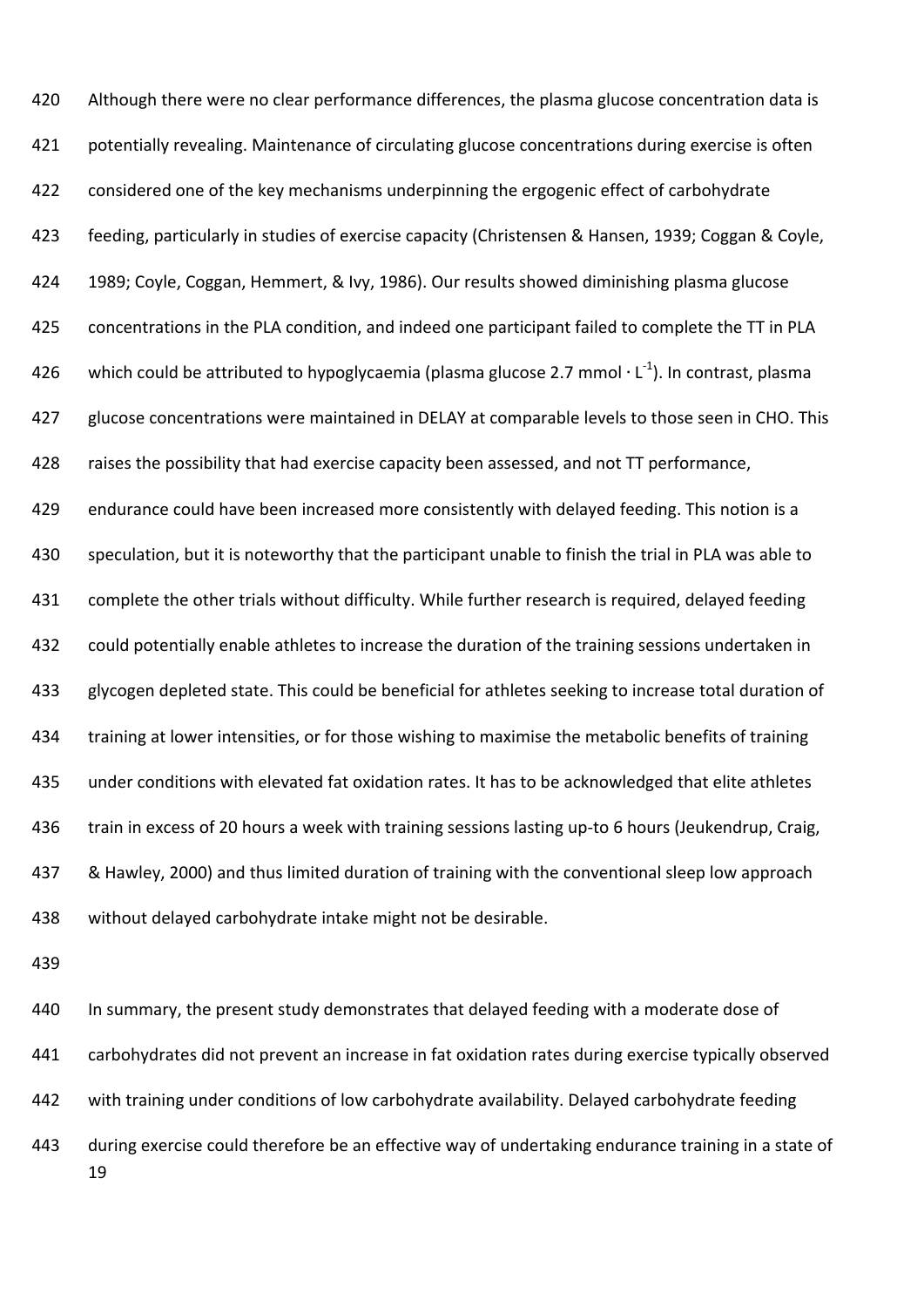muscle glycogen depletion with an aim to achieve high fat oxidation rates and to prevent

hypoglycaemia response with avoidance of carbohydrates in recovery and training bouts.

Nonetheless, further research is required to understand muscle metabolic and molecular

responses to such an intervention, its potential to impact exercise capacity or performance and

**ultimately the impact on long-term training adaptations.** 

References:

Akerstrom, T. C. A., Birk, J. B., Klein, D. K., Erikstrup, C., Plomgaard, P., Pedersen, B. K., &

Wojtaszewski, J. F. P. (2006). Oral glucose ingestion attenuates exercise‐induced activation of

5′‐AMP‐activated protein kinase in human skeletal muscle. *Biochemical and Biophysical* 

*Research Communications*, *342*(3), 949–955. https://doi.org/10.1016/j.bbrc.2006.02.057

Ali, V. M., Yoo, M. J. Y., Moss, C., & Breier, B. H. (2016). Carbohydrate mouth rinsing has no effect

on power output during cycling in a glycogen‐reduced state. *Journal of the International* 

*Society of Sports Nutrition*, *13*(1), 19. https://doi.org/10.1186/s12970‐016‐0131‐1

Arkinstall, M. J., Bruce, C. R., Clark, S. A., Rickards, C. A., Burke, L. M., & Hawley, J. A. (2004).

- Regulation of fuel metabolism by preexercise muscle glycogen content and exercise intensity.
- *Journal of Applied Physiology*, *97*(6), 2275–2283.
- https://doi.org/10.1152/japplphysiol.00421.2004

Bergström, J., Hermansen, L., Hultman, E., & Saltin, B. (1967). Diet, Muscle Glycogen and Physical

Performance. *Acta Physiologica Scandinavica*, *71*(2–3), 140–150.

- https://doi.org/10.1111/j.1748‐1716.1967.tb03720.x
- Borg, G. A. (1982). Psychophysical bases of perceived exertion. *Medicine and Science in Sports and*

*Exercise*, *14*(5), 377–381.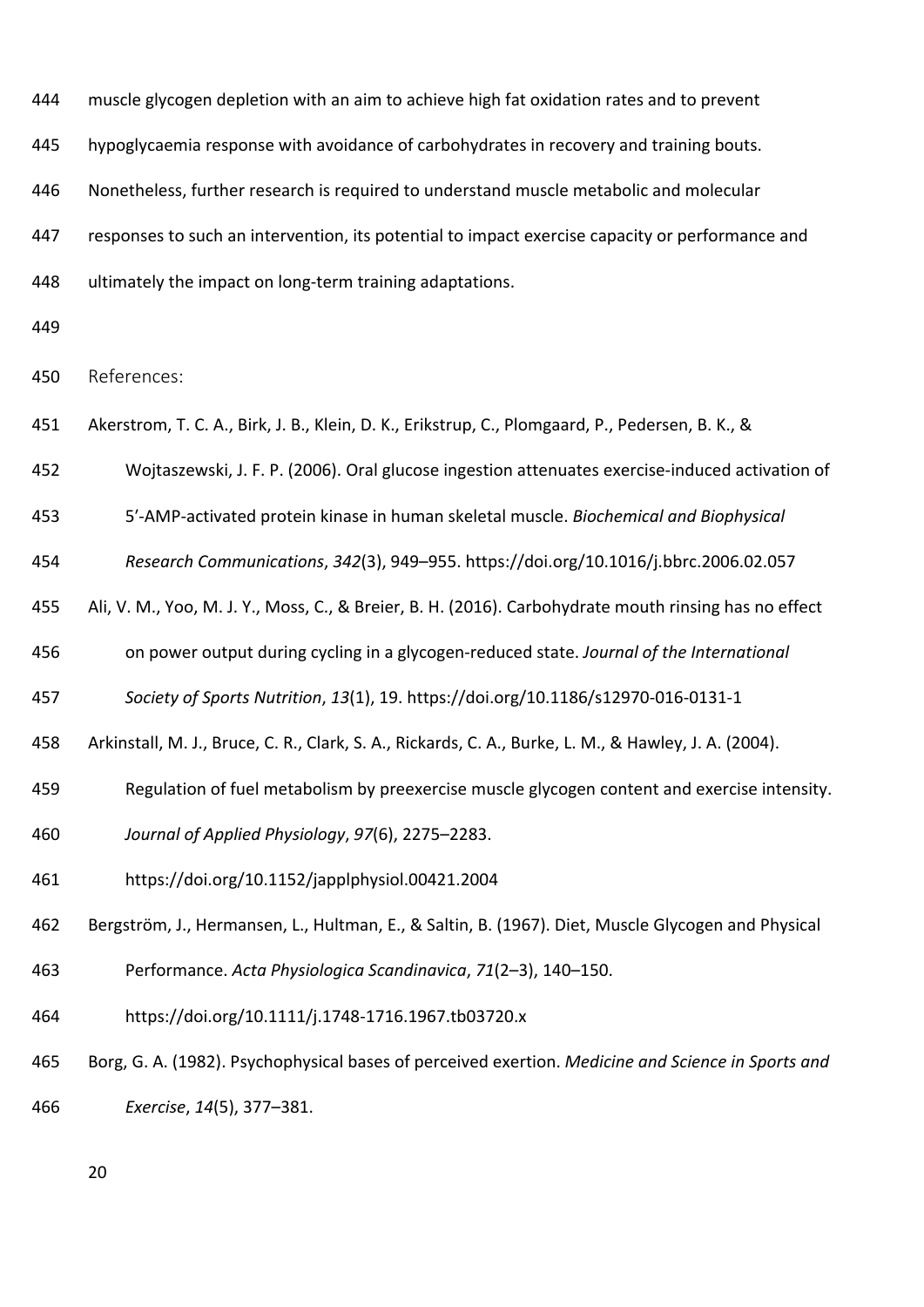- Burke, L. M., Hawley, J. A., Wong, S. H. S., & Jeukendrup, A. E. (2011). Carbohydrates for training
- and competition. *Journal of Sports Sciences*, *29*(sup1), S17–S27.
- https://doi.org/10.1080/02640414.2011.585473
- Campbell, P. J., Carlson, M. G., Hill, J. O., & Nurjhan, N. (1992). Regulation of free fatty acid
- metabolism by insulin in humans: role of lipolysis and reesterification. *American Journal of*
- *Physiology‐Endocrinology and Metabolism*, *263*(6), E1063–E1069.
- https://doi.org/10.1152/ajpendo.1992.263.6.E1063
- Christensen, E. H., & Hansen, O. (1939). IV. Hypoglykämie, Arbeitsfähigkeit und Ermüdung1.
- *Skandinavisches Archiv Für Physiologie*, *81*(1), 172–179. https://doi.org/10.1111/j.1748‐
- 1716.1939.tb01321.x
- Civitarese, A. E., Hesselink, M. K. C., Russell, A. P., Ravussin, E., & Schrauwen, P. (2005). Glucose
- ingestion during exercise blunts exercise‐induced gene expression of skeletal muscle fat
- oxidative genes. *American Journal of Physiology. Endocrinology and Metabolism*, *289*(6),
- E1023‐9. https://doi.org/10.1152/ajpendo.00193.2005
- Coggan, A. R., & Coyle, E. F. (1989). Metabolism and performance following carbohydrate
- ingestion late in exercise. *Medicine & Science in Sports & Exercise*.
- https://doi.org/10.1249/00005768‐198902000‐00011
- Coyle, E. F., Coggan, A. R., Hemmert, M. K., & Ivy, J. L. (1986). Muscle glycogen utilization during
- prolonged strenuous exercise when fed carbohydrate. *Journal of Applied Physiology*, *61*(1),
- 165–172. https://doi.org/10.1152/jappl.1986.61.1.165
- Coyle, E. F., Hagberg, J. M., Hurley, B. F., Martin, W. H., Ehsani, A. A., & Holloszy, J. O. (1983).
- Carbohydrate feeding during prolonged strenuous exercise can delay fatigue. *Journal of*
- *Applied Physiology (Bethesda, Md. : 1985)*, *55*(1 Pt 1), 230–235.
- https://doi.org/10.1152/jappl.1983.55.1.230
	-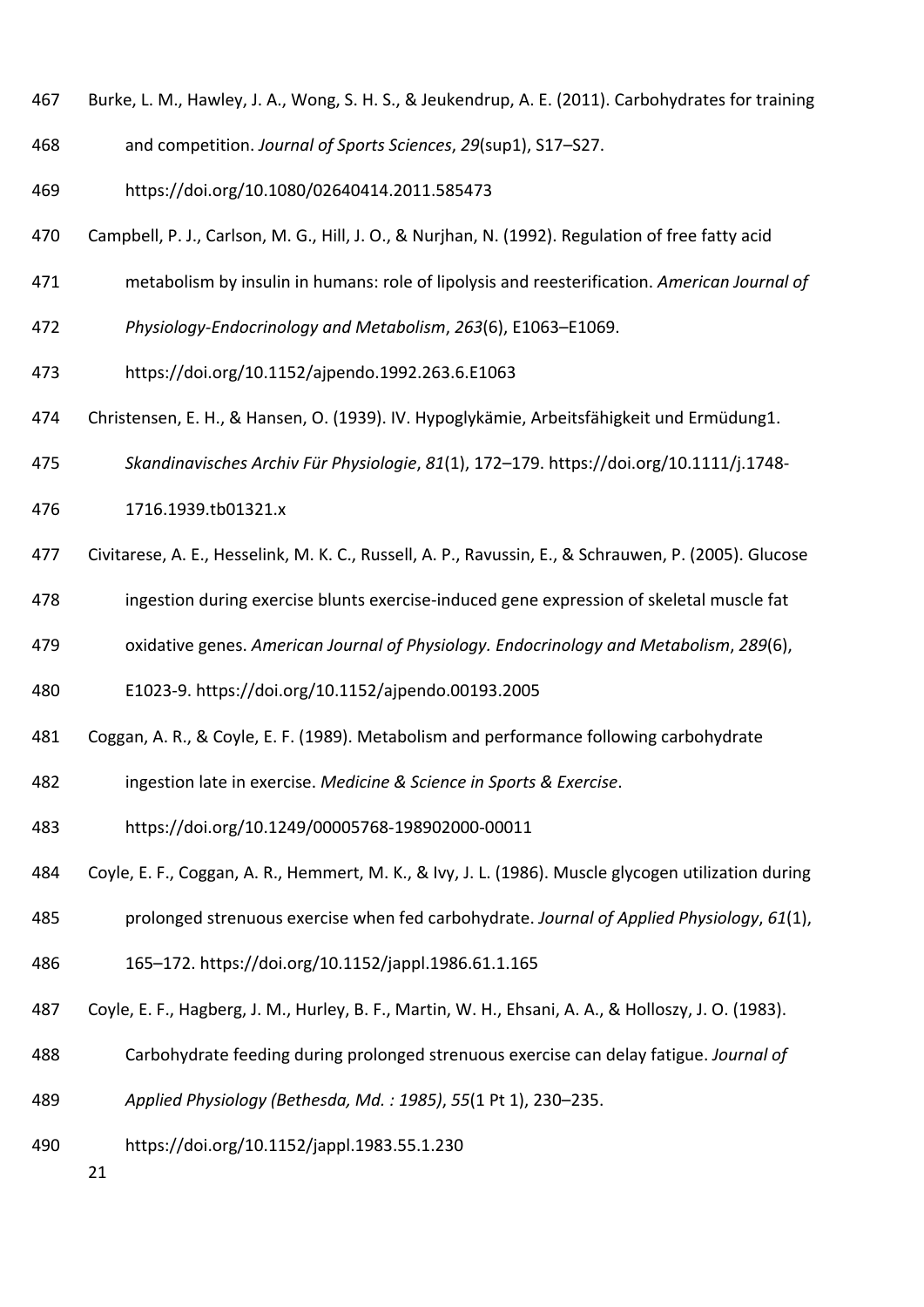- Currell, K., Jentjens, R. L. P. G., & Jeukendrup, A. E. (2006). Reliability of a cycling time trial in a
- glycogen‐depleted state. *European Journal of Applied Physiology*, *98*(6), 583–589.
- https://doi.org/10.1007/s00421‐006‐0305‐7
- Currell, K., & Jeukendrup, A. E. (2008). Validity, reliability and sensitivity of measures of sporting
- performance. *Sports Medicine*, *38*(4), 297–316. https://doi.org/10.2165/00007256‐
- 200838040‐00003
- Dent, J. R., Stocks, B., Ogden, H., Zemp, M., & Philp, A. (2017). The Effect of Graded Skeletal
- Muscle Glycogen Depletion on Whole‐body and Skeletal Muscle Metabolic Regulation. *The*
- *FASEB Journal*, *31*(1\_supplement), 1019.4‐1019.4.
- https://doi.org/10.1096/fasebj.31.1\_supplement.1019.4
- Froome, C., & Walsh, D. (2015). *The Climb*. London: Penguin.
- Hammond, K. M., Sale, C., Fraser, W., Tang, J., Shepherd, S. O., Strauss, J. A., … Morton, J. P.
- (2019). Post‐exercise carbohydrate and energy availability induce independent effects on
- skeletal muscle cell signalling and bone turnover: implications for training adaptation. *Journal*
- *of Physiology*, *597*(18), 4779–4796. https://doi.org/10.1113/JP278209
- Hearris, M. A., Hammond, K. M., Seaborne, R. A., Stocks, B., Shepherd, S. O., Philp, A., … Louis, J. B.
- (2019). Graded reductions in preexercise muscle glycogen impair exercise capacity but do not
- augment skeletal muscle cell signaling: Implications for CHO periodization. *Journal of Applied*

*Physiology*, *126*(6), 1587–1597. https://doi.org/10.1152/japplphysiol.00913.2018

- Horowitz, J. F., Mora‐Rodriguez, R., Byerley, L. O., & Coyle, E. F. (1997). Lipolytic suppression
- following carbohydrate ingestion limits fat oxidation during exercise. *American Journal of*
- *Physiology‐Endocrinology and Metabolism*, *273*(4), E768–E775.
- https://doi.org/10.1152/ajpendo.1997.273.4.E768
- Horowitz, J. F., Mora‐Rodriguez, R., Byerley, L. O., & Coyle, E. F. (1999). Substrate metabolism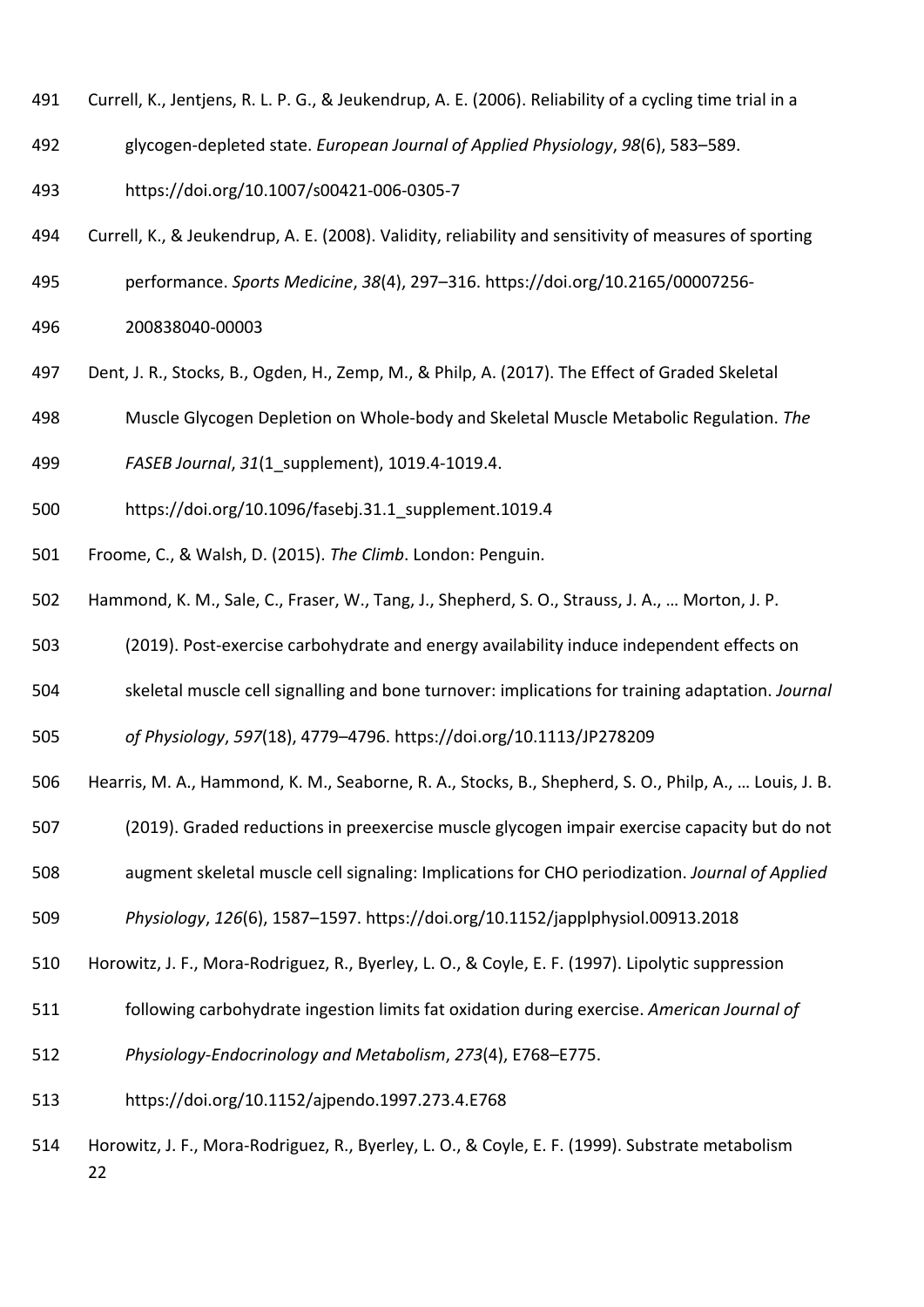- when subjects are fed carbohydrate during exercise. *The American Journal of Physiology*,
- *276*(5 Pt 1), E828‐35.
- Hulston, C. J., Venables, M. C., Mann, C. H., Martin, C., Philp, A., Baar, K., & Jeukendrup, A. E.
- (2010). Training with low muscle glycogen enhances fat metabolism in well‐trained cyclists.
- *Medicine and Science in Sports and Exercise*, *42*(11), 2046–2055.
- https://doi.org/10.1249/MSS.0b013e3181dd5070
- Impey, S. G., Hammond, K. M., Shepherd, S. O., Sharples, A. P., Stewart, C., Limb, M., … Morton, J.
- P. (2016). Fuel for the work required: a practical approach to amalgamating train‐low
- paradigms for endurance athletes. *Physiological Reports*, *4*(10), e12803.
- https://doi.org/10.14814/phy2.12803
- Impey, S. G., Hearris, M. A., Hammond, K. M., Bartlett, J. D., Louis, J., Close, G. L., & Morton, J. P.
- (2018). Fuel for the Work Required: A Theoretical Framework for Carbohydrate Periodization
- and the Glycogen Threshold Hypothesis. *Sports Medicine*. https://doi.org/10.1007/s40279‐
- 018‐0867‐7
- Impey, S. G., Smith, D., Robinson, A. L., Owens, D. J., Bartlett, J. D., Smith, K., … Morton, J. P.
- (2015). Leucine‐enriched protein feeding does not impair exercise‐induced free fatty acid
- availability and lipid oxidation: Beneficial implications for training in carbohydrate‐restricted

states. *Amino Acids*, *47*(2), 407–416. https://doi.org/10.1007/s00726‐014‐1876‐y

- Jeukendrup, A. E., Craig, N. P., & Hawley, J. A. (2000). The bioenergetics of world class cycling.
- *Journal of Science and Medicine in Sport*, *3*(4), 414–433. https://doi.org/10.1016/S1440‐
- 2440(00)80008‐0
- Jeukendrup, A. E., & Wallis, G. A. (2005). Measurement of Substrate Oxidation During Exercise by
- Means of Gas Exchange Measurements. *International Journal of Sports Medicine*, *26*, S28–
- S37. https://doi.org/10.1055/s‐2004‐830512
	-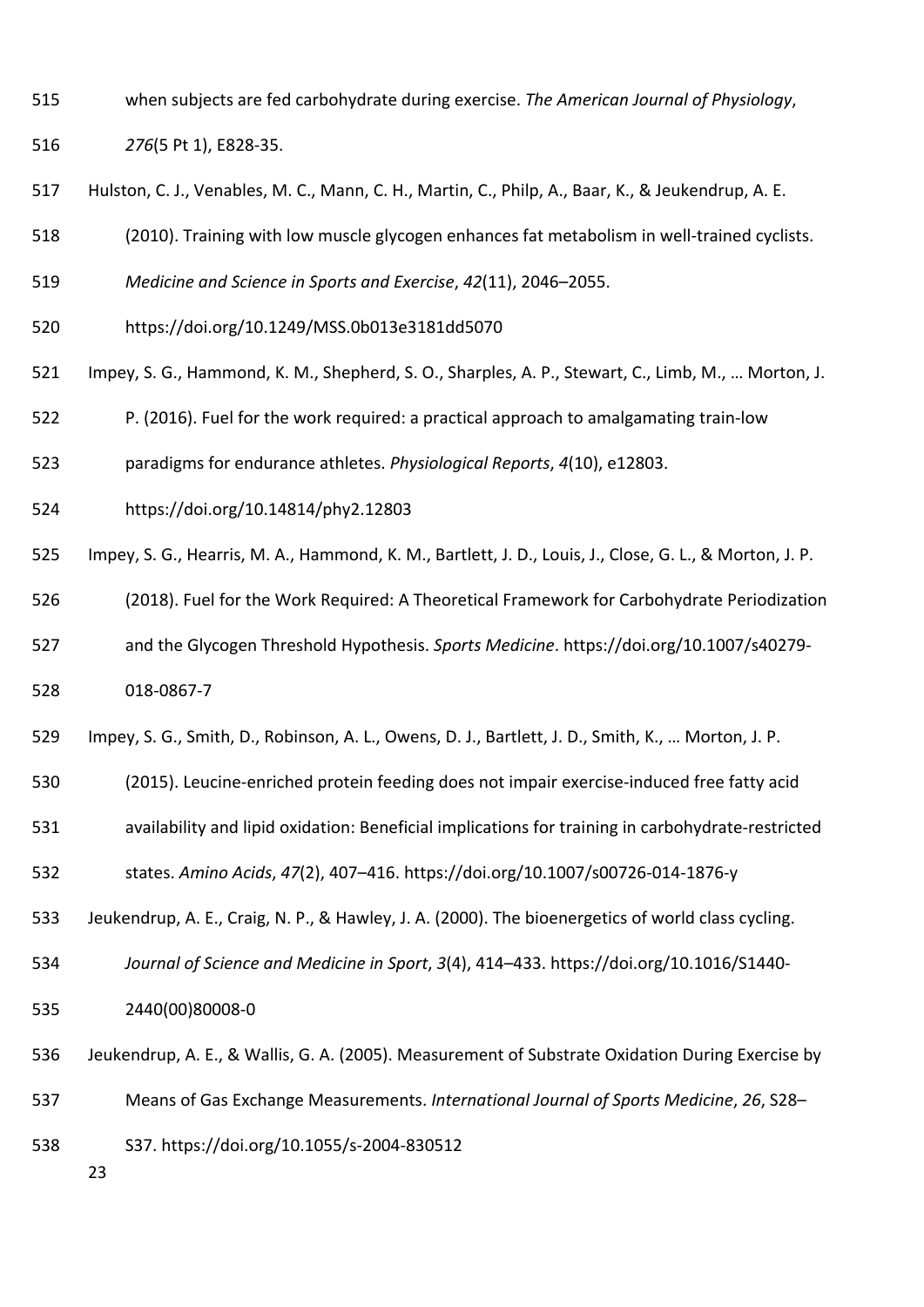- Kuipers, H., Saris, W., Brouns, F., Keizer, H., & ten Bosch, C. (1989). Glycogen Synthesis During
- Exercise and Rest with Carbohydrate Feeding in Males and Females\*. *International Journal of*
- *Sports Medicine*, *10*(S 1), S63–S67. https://doi.org/10.1055/s‐2007‐1024955
- Levitch, C. (2018). Jens Voigt's top training tips ‐ BikeRadar. Retrieved 8 April 2019, from
- https://www.bikeradar.com/road/gear/article/jens‐voigts‐top‐training‐tips‐51638/
- Marquet, L. A., Brisswalter, J., Louis, J., Tiollier, E., Burke, L. M., Hawley, J. A., & Hausswirth, C.
- (2016). Enhanced endurance performance by periodization of carbohydrate intake: 'Sleep
- Low' strategy. *Medicine and Science in Sports and Exercise*, *48*(4), 663–672.
- https://doi.org/10.1249/MSS.0000000000000823
- Meex, R. C. R., Hoy, A. J., Mason, R. M., Martin, S. D., McGee, S. L., Bruce, C. R., & Watt, M. J.
- (2015). ATGL‐mediated triglyceride turnover and the regulation of mitochondrial capacity in
- skeletal muscle. *American Journal of Physiology ‐ Endocrinology And Metabolism*, *308*(11),
- E960–E970. https://doi.org/10.1152/ajpendo.00598.2014
- Morton, J. P., Croft, L., Bartlett, J. D., MacLaren, D. P. M., Reilly, T., Evans, L., … Drust, B. (2009).
- Reduced carbohydrate availability does not modulate training‐induced heat shock protein
- adaptations but does upregulate oxidative enzyme activity in human skeletal muscle. *Journal*
- *of Applied Physiology*, *106*(5), 1513–1521. https://doi.org/10.1152/japplphysiol.00003.2009
- Philp, A., Hargreaves, M., & Baar, K. (2012). More than a store: regulatory roles for glycogen in
- skeletal muscle adaptation to exercise. *AJP: Endocrinology and Metabolism*, *302*(11), E1343–
- E1351. https://doi.org/10.1152/ajpendo.00004.2012
- Philp, A., MacKenzie, M. G., Belew, M. Y., Towler, M. C., Corstorphine, A., Papalamprou, A., … Baar,
- K. (2013). Glycogen Content Regulates Peroxisome Proliferator Activated Receptor‐∂ (PPAR‐
- ∂) Activity in Rat Skeletal Muscle. *PLoS ONE*, *8*(10), 1–8.
- https://doi.org/10.1371/journal.pone.0077200
	-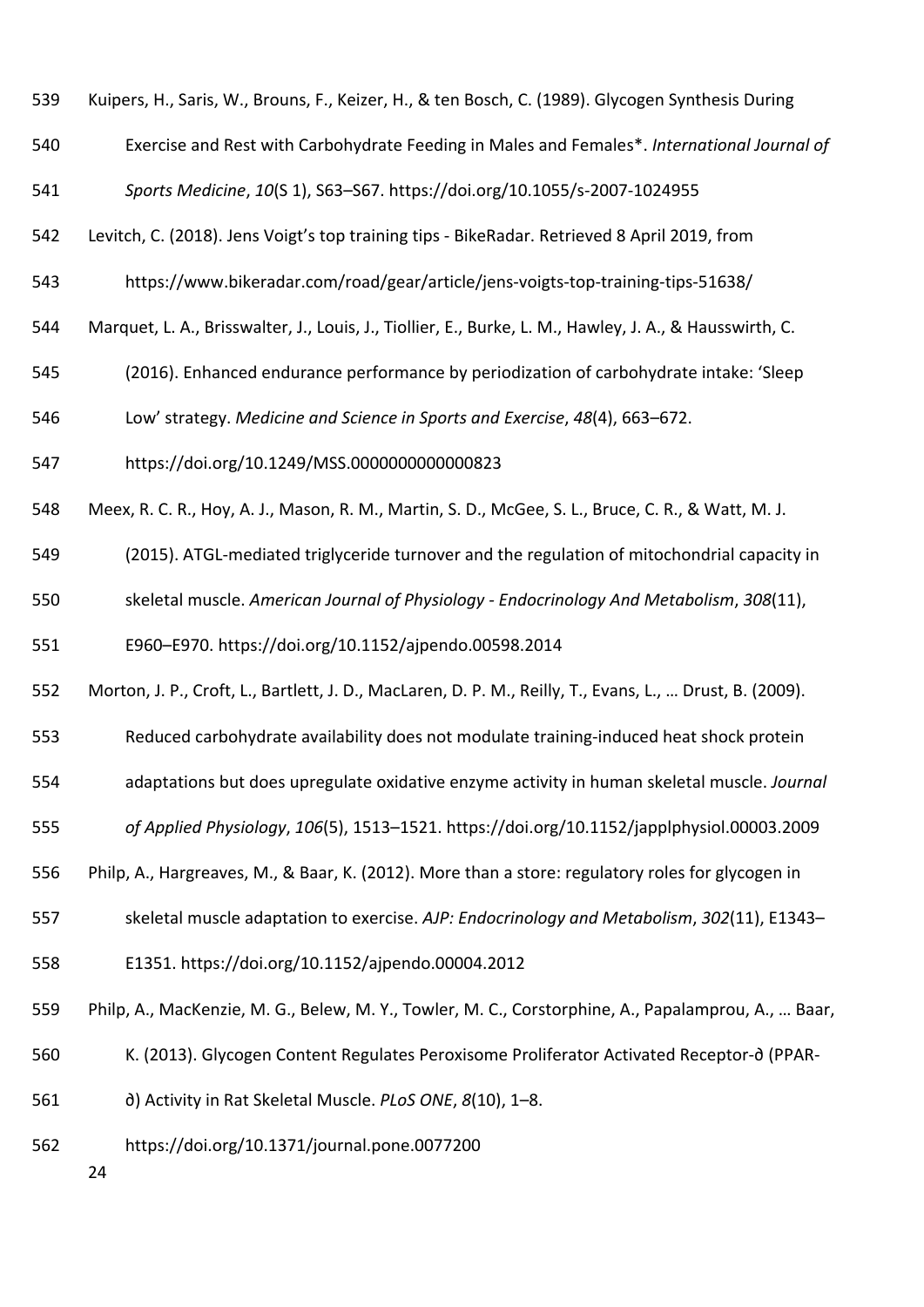- Stellingwerff, T., & Cox, G. R. (2014). Systematic review: Carbohydrate supplementation on
- exercise performance or capacity of varying durations. *Applied Physiology, Nutrition, and*
- *Metabolism = Physiologie Appliquee, Nutrition et Metabolisme*, *39*(9), 998–1011.
- https://doi.org/10.1139/apnm‐2014‐0027
- van Loon, L. J. C., Manders, R. J. F., Koopman, R., Kaastra, B., Stegen, J. H. C. H., Gijsen, A. P., …
- Keizer, H. A. (2005). Inhibition of adipose tissue lipolysis increases intramuscular lipid use in
- type 2 diabetic patients. *Diabetologia*, *48*(10), 2097–2107. https://doi.org/10.1007/s00125‐ 005‐1889‐x
- Van Proeyen, K., Szlufcik, K., Nielens, H., Ramaekers, M., & Hespel, P. (2011). Beneficial metabolic
- adaptations due to endurance exercise training in the fasted state. *Journal of Applied*
- *Physiology*, *110*(1), 236–245. https://doi.org/10.1152/japplphysiol.00907.2010
- Wallis, G. A., Hulston, C. J., Mann, C. H., Roper, H. P., Tipton, K. D., & Jeukendrup, A. E. (2008).
- Postexercise muscle glycogen synthesis with combined glucose and fructose ingestion.
- *Medicine and Science in Sports and Exercise*, *40*(10), 1789–1794.
- https://doi.org/10.1249/MSS.0b013e31817e0f7e
- Watt, M. J., Holmes, A. G., Steinberg, G. R., Mesa, J. L., Kemp, B. E., & Febbraio, M. A. (2004).
- Reduced plasma FFA availability increases net triacylglycerol degradation, but not GPAT or
- HSL activity, in human skeletal muscle. *American Journal of Physiology‐Endocrinology and*
- *Metabolism*, *287*(1), E120–E127. https://doi.org/10.1152/ajpendo.00542.2003
- Widrick, J. J., Costill, D. L., Fink, W. J., Hickey, M. S., McConell, G. K., & Tanaka, H. (1993).
- Carbohydrate feedings and exercise performance: effect of initial muscle glycogen
- concentration. *Journal of Applied Physiology*, *74*(6), 2998–3005.
- https://doi.org/10.1152/jappl.1993.74.6.2998
- Yeo, W. K., Paton, C. D., Garnham, A. P., Burke, L. M., Carey, A. L., & Hawley, J. A. (2008). Skeletal